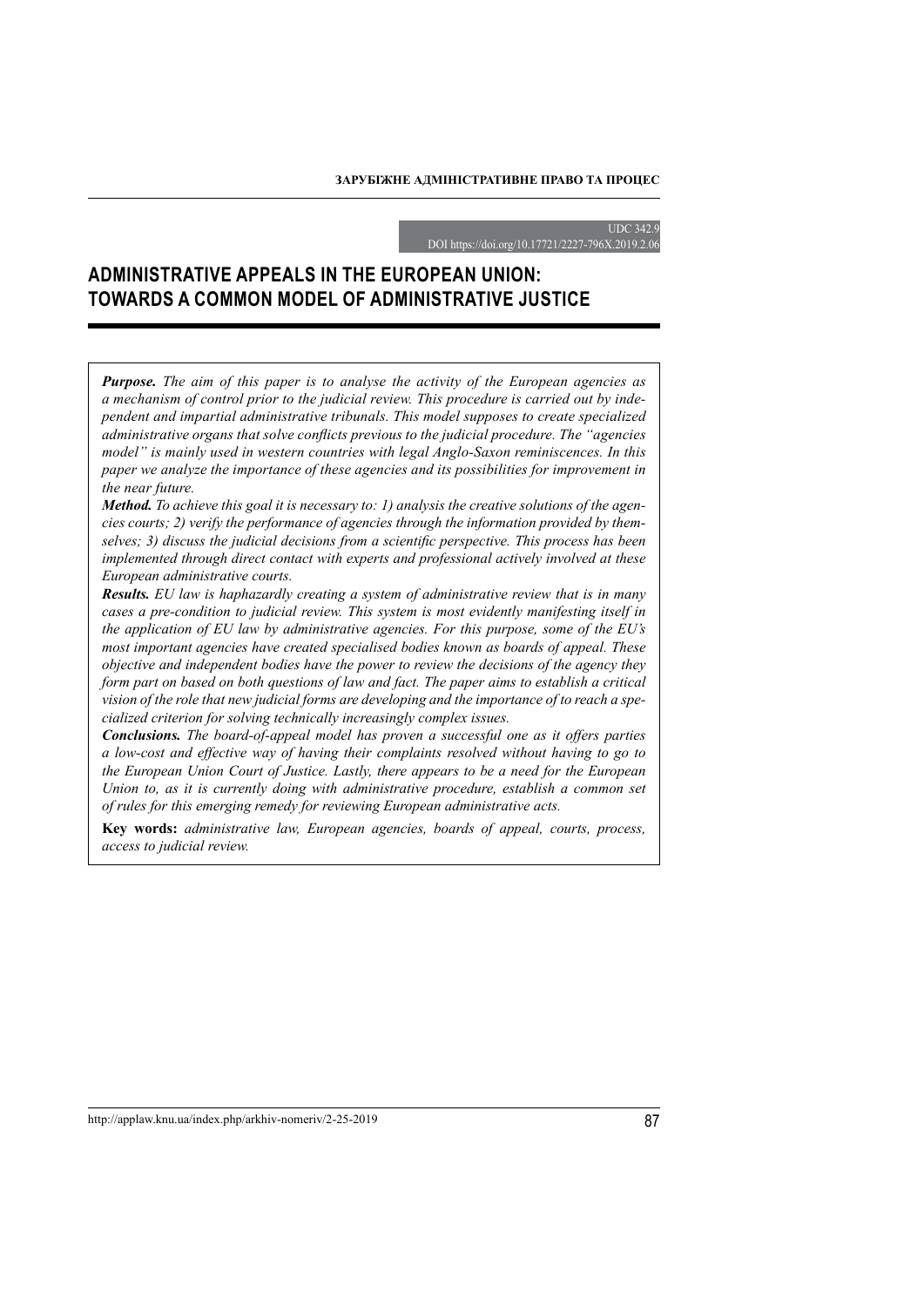

**Estanislao Arana García,** *Professor of Administrative Law at the University of Granada, PhD orcid.org/0000-0001-7240-9663 earana@ugr.es*

#### **1. Introduction**

Until relatively recently, the EU administration was basically the sum total of the administration of Member States. However, it is gradually playing an ever more prominent role in the application of EU law, both in the EU's centralised structure and in its increasingly important administrative institutions, typically via the agency model.

The application of EU law by the emerging Community administration has generated significant debate on whether there is a need for a common European administrative procedure that establishes a series of general guarantees for all direct intervention of these administrative structures. Arguments in the literature aside (Viñuales Ferreiro, 2015a; Fuertes López, 2012; Soriano García, 2012; Fuentetaja Pastor, 2014: 329–369; Parejo Alfonso, 2000: 229–278; Alonso García, 2012; Hofmann, Türk, 2009; Hofmann et al., 2011; Craig, 2012; Chiti, 2002; Mir Puigpelat et al., 2015), two key EU institutions have already called for a "procedural codification". First, the European Parliament passed a resolution on 15 January 2013 recommending to the European Commission that a "Law of Administrative Procedure of the European Union" be passed. The European Court of Auditors also advocates this in its Opinion 1/2015. And on 13 January 2016, a proposal for a regulation on the administrative procedure of the EU was published that had been adopted by the European Parliament's Committee on Legal Affairs the week before<sup>1</sup>.

Although we find no direct reference to EU administrative procedure in primary law, with signing of the Lisbon Treaty, a particular set of rights became fundamental that are best understood in relation to administrative procedure. These fundamental rights are encompassed by the right to "good administration", which specifically entails the rights for citizens to have their "affairs handled impartially, fairly and within a reasonable time"; have access to their files; be heard; be given reasons for administrative decisions; use one of the EU treaty languages to communicate with institutions; and, lastly, have any damage caused by EU institutions or its agents repaired. Previously only recognised in EU case law, art. 41 of the Charter of Fundamental Rights of the European Union first sets down good administration as a general legal

URL: http://polcms.secure.europarl.europa.eu/cmsdata/ upload/0cc27221-1fd6-4023-9ad5-ec87fb4010fc/regulation.PDF.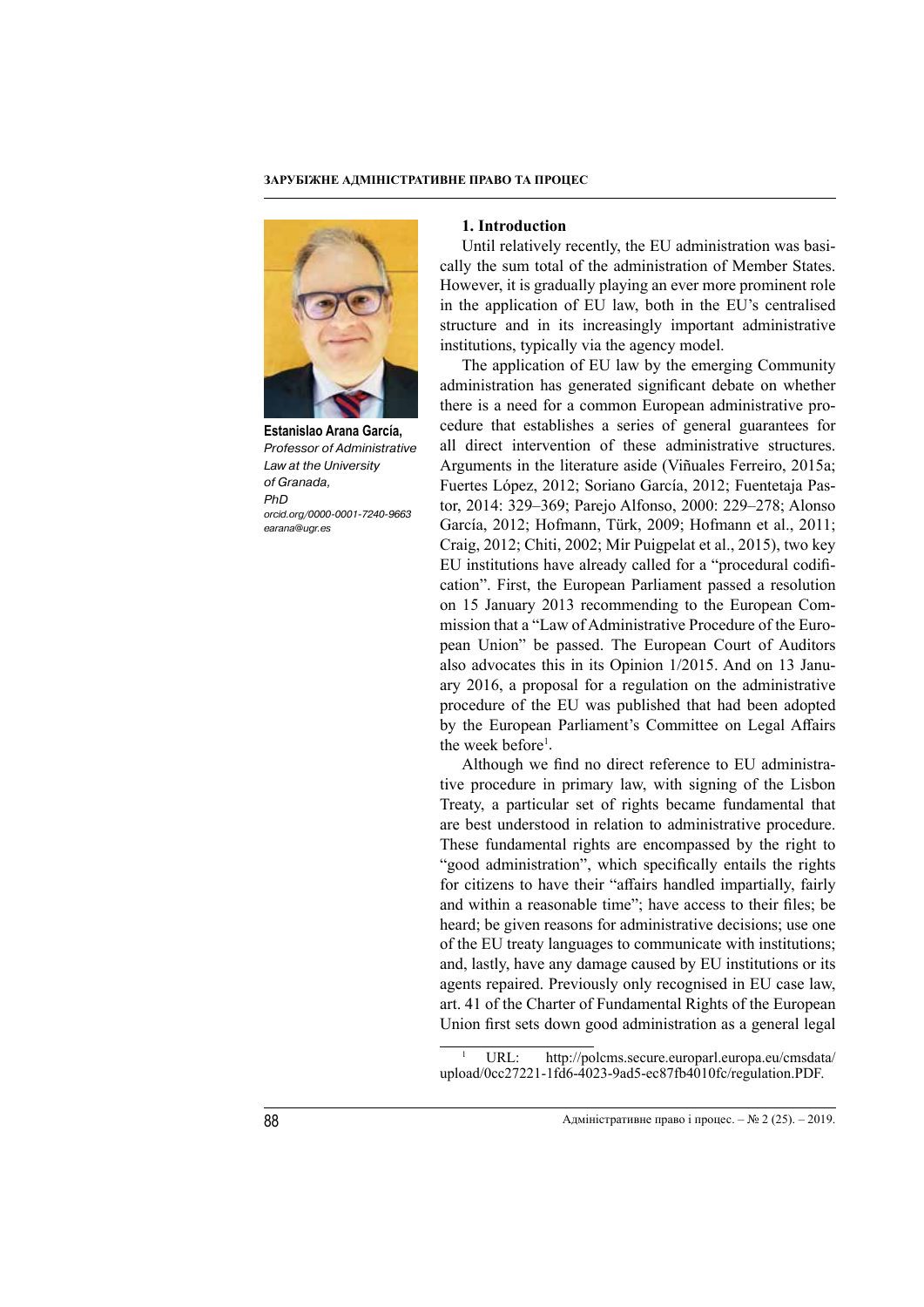principle, which includes the majority of principles essential to the administrative procedure of a rule-of-law state.

Therefore, although a specific legal rule is yet to materialise, there does appear to be consensus that one should exist, and it should not be too long before we see a European code of administrative procedure on the pages of the Official Journal of the European Union. Until now, however, the debate has overlooked the need or benefit of including in any common procedural framework a system of administrative appeals – like those existing in many Member States – for challenging administrative decisions before the administration itself or before specialised bodies prior to reaching the control that the European Court of Justice must necessarily offer.

Neither in the literature or the institutions has there been any debate on the need to implement a model of "administrative justice" that involves establishing a system of administrative appeals such as that found in Spain. However, despite this lack of debate, European positive law does contain the seed of an EU legal system of administrative justice or appeals. And while it is still only a loosely structured and in some aspects rudimentary system, it contains elements that the Spanish model could adopt to correct some of its well-known shortcomings.

As a minimum guarantee for a European Union subject to the principles of a ruleof-law state, it must be possible to contest administrative decisions made as a result of applying EU law by the EU administration before the Court of Justice of the European Union. However, as occurs in most Member States, before an action can be pursued in a court of law, there is the requirement, or at least the possibility, of filing what we could call an "administrative appeal" before the EU administration. J. Ziller claims: "<…> there are major differences from one Member State to another regarding the obligation to file an administrative appeal before filing a complaint before the court of competent jurisdiction. In Germany, an administrative appeal must be filed before a complaint can be filed with an administrative court. In France, for instance, there is no general obligation. The TFUE only requires a prior administrative appeal for appeals against bodies, offices and agencies of the EU for failing to act. In many Member States, although there is no general requirement for a prior appeal, it is often required for specific cases set out in the sectoral legislation" (Ziller, 2012: 53–54). Among other reasons, the diverse and varied nature of the national models of administrative justice has meant that such a question has not been examined to any depth, not even in the literature (essential reading on this topic is the Professor Luca Di Lucia of the University of Salerno, who has examined more thoroughly than anyone in Europe, and also nearly exclusively, the appeal system in the European Union (Di Lucia, 2014; Di Lucia, 2013; Chirulli, Di Lucia, 2015a; Chirulli, Di Lucia, 2015b; Navin-Jones, 2015); in the Spanish literature, the first attempt at an analysis of the boards of appeal was done by Professor Fernando López Ramón (López Ramón, 2007)).

Thus, this article sets out to (a) identify cases where EU law has established an administrative appeal model, (b) outline the heterogeneous legal framework of this model, and (c) sketch out a possible administrative justice system that is indirectly and almost unintentionally being developed at the heart of the EU. Once we have described the main characteristics of this system, we will be in a position to determine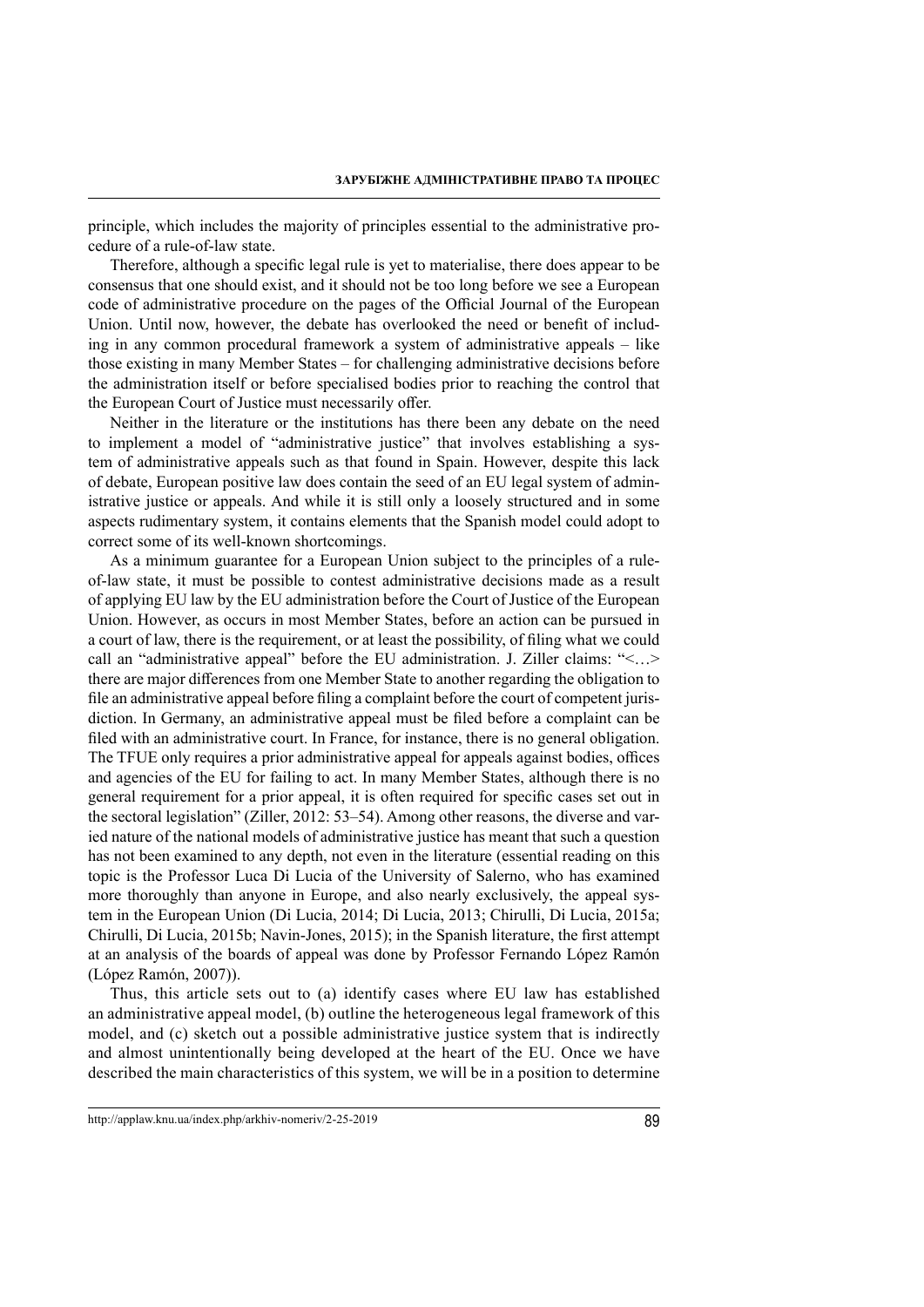whether it contains any elements we might be able to adopt to improve the Spanish administrative appeal system.

Aside from the control of the EU administration provided through institutions such as the Court of Auditors, the Ombudsman, the European Data Protection Supervisor and the European Anti-Fraud Office (OLAF), which do not really bear resemblance to a traditional system of administrative appeals, at the core of EU administration, where procedures directly affecting the rights and interests of European citizens are resolved, we find two examples of control or internal review of EU administrative acts that resemble administrative appeals under Spanish law: a) review procedures before the body responsible for the act being appealed or internal review; b) procedures resolved by independent committees created within Community agencies (Di Lucia, 2014: 299). In addition to the two systems mentioned, Di Lucia also includes the review offered by some sectorial regulations that allows for a type of hierarchical appeal before the European Commission against illegal acts by particular European agencies. For instance, this author cites art. 18 of Regulation 337/1975 (European Centre for the Development of Vocational Training), art. 122 of Council Regulation 207/2009 (Community trademarks), art. 44 of Council Regulation 2100/94 and art. 22 of Council Regulation 58/2003 (executive agencies). This does not entail controlling the activity of EU agencies via specific and independent bodies created in these agencies but is an external control carried out by the European Commission. However, it does not appear to be a sufficiently developed system, and it does not bear the characteristics of a review system equivalent to an administrative appeal system. It approximates a kind of "internal" appeal for reconsideration that is a manifestation of the control the central administration has over an instrumental body dependent on it.

These two administrative review systems have three characteristics that make them comparable to an administrative appeal system such as that found in Spanish law: a) they are established in secondary legislation as provided for in art. 263 of the Treaty on the Functioning of the European Union (TFEU); b) they give rise to binding decisions; c) a decision from them is a pre-condition for judicial review. Therefore, the procedures of the Ombudsman do not meet these requirements as, in accordance with articles 228 of the TFEU and 3 of the Ombudsman's Statute, its decisions are not binding. Neither can infringements of European codes of conduct or purely optional administrative appeals such as appeals to the European Data Protection Supervisor be considered appeals in this sense.

In any case, the most clearly developed model of "administrative appeals" is offered by the specialised bodies, the boards of appeal, found in some EU agencies for resolving appeals. Here is where we find the origin of what may become a common model of administrative justice in the European Union. Although the TFEU neither governs nor expressly refers to EU agencies, from the 1990s on, there has been a significant increase in the number and presence of such agencies in the legal and administrative framework of the EU. This phenomenon is clearly described by J. Avezuela Cárcel (Avezuela Cárcel, 2012). It has been by means of art. 352(1) of the TFEU that most of these true entities have been created, which, alongside the EU Commission, constitute the essence of the EU administration.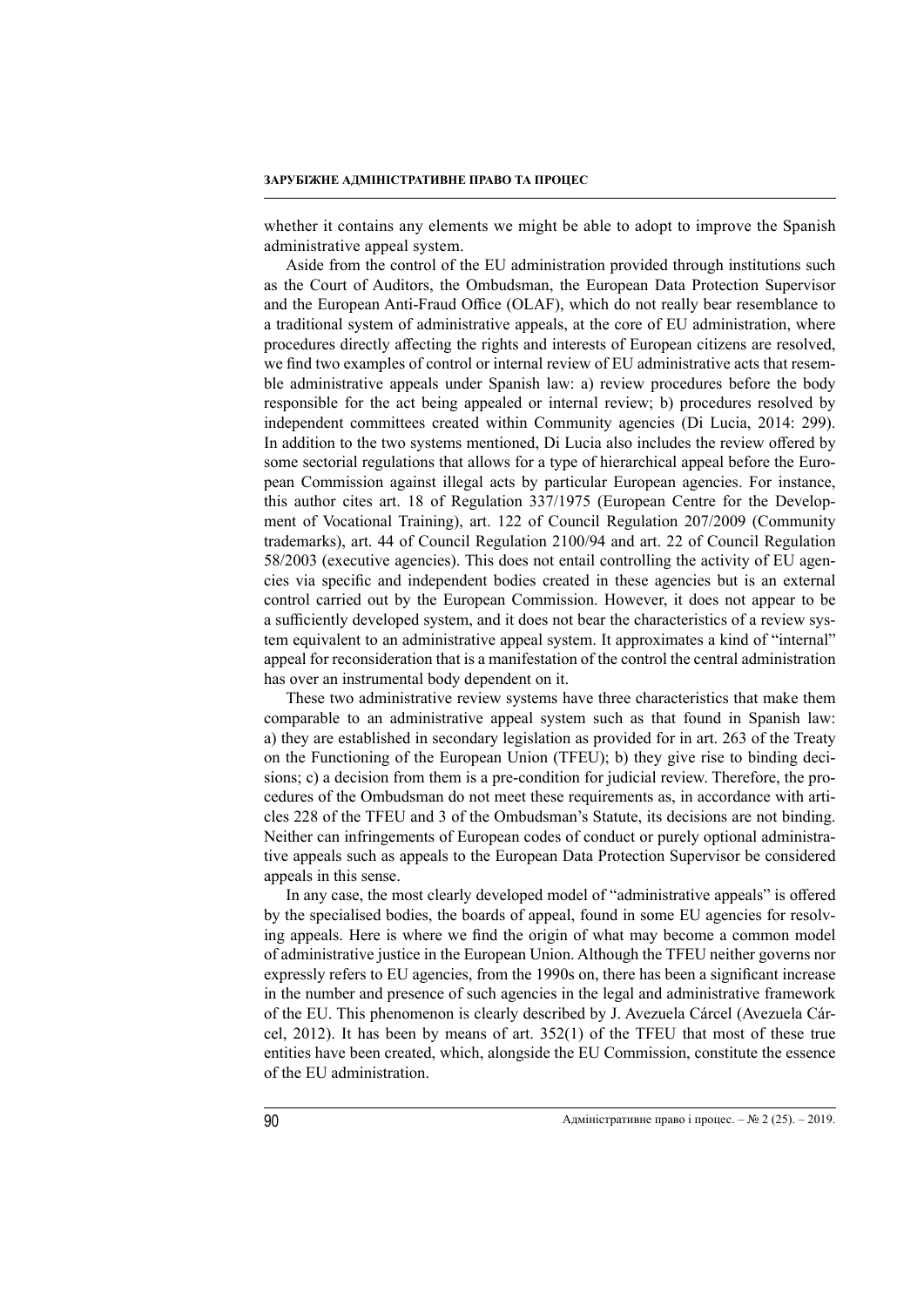European agencies (also called offices, centres, foundations, observatories, etc.) are specialised bodies of the EU administration established by secondary legislation for carrying out specific tasks. They are equipped with a range of competences and powers and have legal personality and functional autonomy, although they are subject to heterogeneous frameworks of administrative and judicial controls. Their organisational structure usually includes a management or administration board; an executive director; committees of experts, technicians and scientists; and a financial controller. They are normally funded by European subsidies allocated in the General Budget of the European Union. The organisation of the agencies depends largely on the regulation that creates them, which usually authorises the management board to create its internal regulations, which means agencies have broad scope for autonomous organisation. Both in terms of how they appoint their management bodies and with regard to financing, physical locations and internal legal frameworks, agencies are truly independent administration bodies that act fairly autonomously from the political power.

As has occurred in Spain, the excessive proliferation of institutional bodies has caused the EU to question whether these agencies should be reduced or reorganised. There are currently over 40 agencies<sup>2.</sup>

As they all form part of the EU, all decisions by European agencies may be reviewed in the last instance by the Court of Justice of the European Union. However, in some cases, the EU agency itself has an internal procedure for reviewing its acts by which administrative appeals are heard and ruled upon by a specialised body created by the agency. This specialised body is usually called a "board of appeal". There is a clear separation of functions between the board of appeal and the agency to guarantee the independence of the board of appeal. Aside from this internal control by the agencies and the last-resort review provided by the Court of Justice of the European Union, there are other controls such as those foreseen in certain founding regulations of the EU Ombudsman and the European Court of Auditors.

In accordance with art. 298 of the TFEU requiring that institutions, bodies, offices and agencies of the Union be supported by an open, efficient and independent European administration, the direct basis for establishing internal review mechanisms for the decisions of Community bodies is found in art. 263 paragraph 5.

As we will see, the regulations of some of the most important EU agencies provides for the creation of independent and impartial boards of appeal formed by independent and impartial specialists who review, substituting in many cases, the act of the executive body of the corresponding agency.

This mechanism for reviewing the acts of Community agencies by means of specialised boards and bodies is likely to gradually become the model of administrative justice applicable to the increasingly numerous cases in which the application of European law is carried out directly by EU institutions. On the other hand, some of these boards of appeal may turn out to be the seeds of specialised courts as set out in art. 257 of the TFEU, which

<sup>2</sup> For a categorical listing of EU agencies, see the following EU information page: http://europa.eu/about-eu/agencies/index\_es.htm. For a general rundown on the role of EU agencies and their classification, see the COM(2002) 718 final Communication from the Commission, "The operating framework for the European Regulatory Agencies".

http://applaw.knu.ua/index.php/arkhiv-nomeriv/2-25-2019 91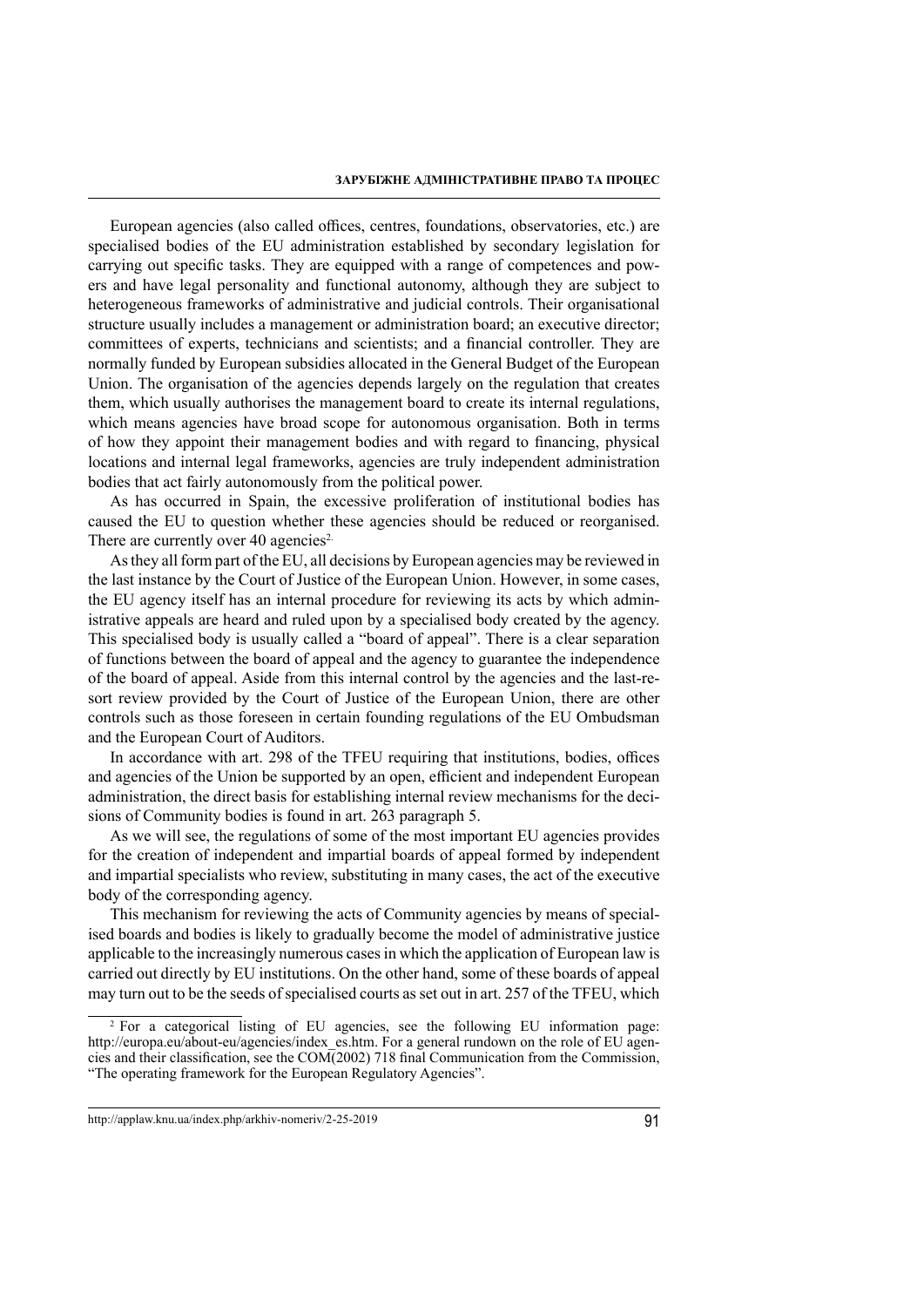has, for instance, given rise to the creation of the European Union Civil Service Tribunal and the proposed creation of the Community Patent Court (López Ramón, 2007: 562).

In any case, this embryo of "specialised administrative justice" more closely resembles the common-law model than the continental one. Although, as I will elaborate on, Spain has also had some experience with similar instruments, the United Kingdom and United States have by far the longest traditions with such systems. In the case of the United Kingdom, these originally administrative boards have gradually become more judicial in nature as they have come to exercise jurisdictional functions – being, in fact, composed partly by professional judges – and lighten the judiciary's caseload of conflictive and high-volume matters such as immigration and asylum (Chirulli, Di Lucia, 2015a: 9).

In Spanish law, there are examples of bodies that exercise internal and specialised administrative control. These are the tax appeal boards, the Administrative Tribunals of Contractual Appeals (*Tribunales Administrativos de Recursos Contractuales*), the Administrative Court for Sport (*Tribunal Administrativo del Deporte*) created by Organic Law 3/2013 of 20 June and the Provincial Boards on Condemnation Proceedings (*Jurados Provinciales de Expropiación Forzosa*) and the bodies with identical functions and similar composition created by the autonomous communities. The model of specialised bodies ruling on administrative appeals is therefore by no means new to Spanish law, neither in positive law or the literature. Some time ago, Professor Tornos Más proposed a system of administrative appeals that would be optional and handled through an informal and free procedure ruled on by non-hierarchical bodies of mixed membership (civil servants and professionals appointed according to subject matter competence) who cannot be removed during their appointment. The key is to create specific bodies external to the hierarchical structure with powers for resolving or deciding appeals (Tornos Más, 1993).

# **2. Common characteristics of EU agency boards of appeal**

After examined the legal framework of the boards of appeal of six EU agencies<sup>3</sup>, we are in a position to identify the most significant common features characterising this initially diverse and heterogeneous model. Despite this legal and organisational diversity (which is to be expected given the absence of any unifying framework), systematically identifying the most important features will allow us to map out the main characteristics of a possible common European model for administrative appeals by specialised bodies.

#### *2.1. Legal nature of the boards of appeal*

The great majority of the regulations for the boards of appeal aim to guarantee their autonomy and independence with respect to the entity that creates them and issues the contested decisions, i.e., the corresponding EU agency. Both how members are appointed and, secondly, the reinforced guarantee of their functional autonomy might lead us to consider the boards of appeal as judicial bodies or at least hybrid or quasijudicial bodies. Indeed, in some respects, they can be seen as courts. For instance, they can submit requests for preliminary rulings to the Court of Justice of the European Union.

<sup>&</sup>lt;sup>3</sup> Agency for the Corporation of Energy Regulators, European System of Financial Supervision, Community Plant Variety Office, European Aviation Safety Agency, European Chemicals Agency and Office for Harmonization in the Internal Market (Trade Marks and Designs).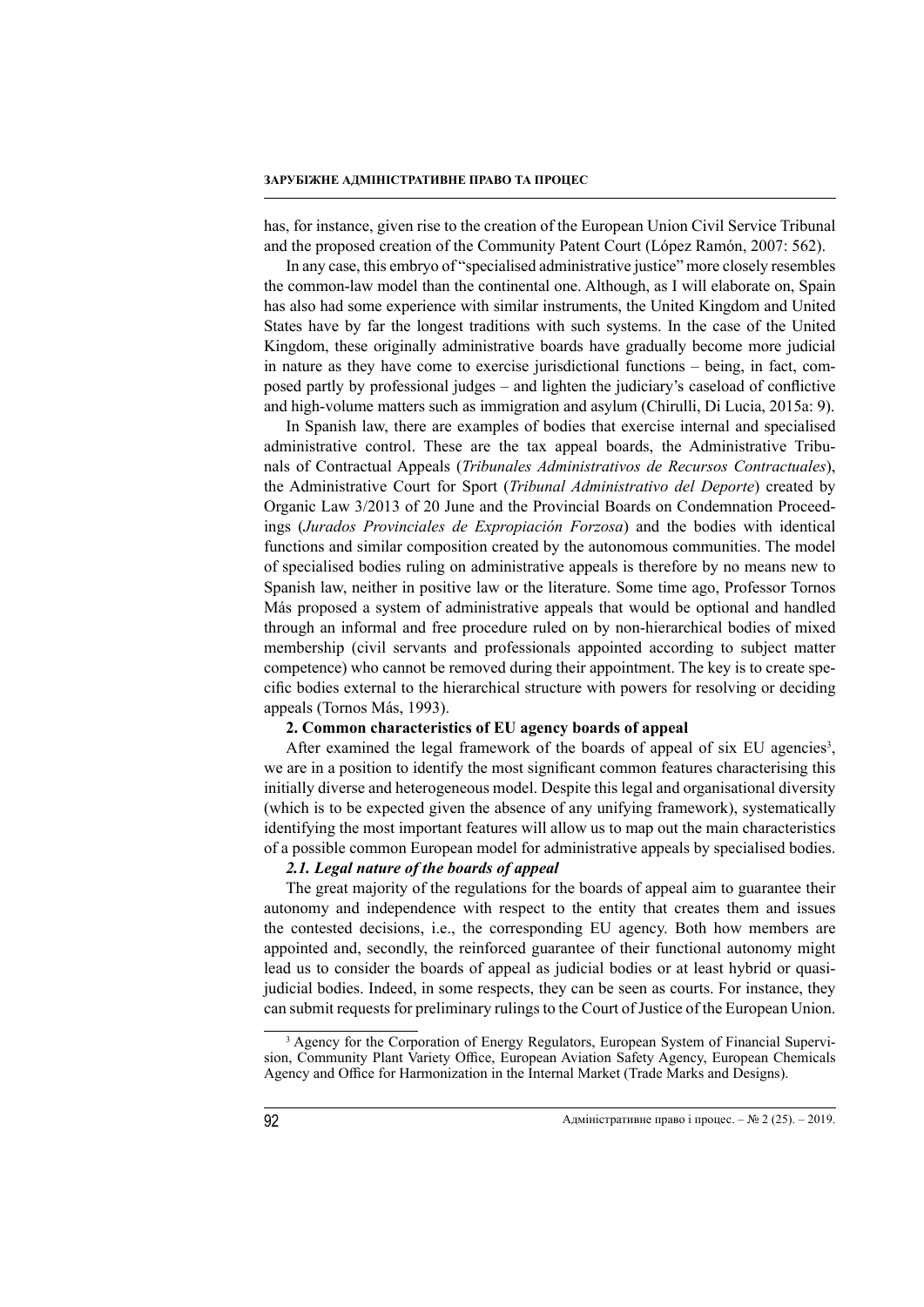A recent judgment of the Court of Justice (Grand Chamber) (6 October 2015)<sup>4</sup> spelt out the requirements for considering an entity, regardless of its national status, a jurisdictional body for Community purposes for requesting preliminary rulings in accordance with art. 267 of the TFEU. In applying these requirements in this case, the Court of Justice determined that the *Tribunal Català de Contractes del Sector Públic,* an administrative court for appealing public contracting decisions, was indeed a jurisdictional body for the purposes of art. 267 of the TFEU.

Despite this case law, which only refers to the possibility of requesting preliminary rulings, when the Court of Justice of the European Union has directly examined the legal nature of the boards of appeal, it has ruled that, regardless of their composition and independence, they are authentic administrative bodies and not courts. For instance, Judgment of the Court of First Instance (Fourth Chamber) of 12 December 2002<sup>5</sup> states that: "<…> while the Boards of Appeal [of the OHIM] enjoy a wide degree of independence in carrying out their duties, they constitute a department of the Office [i. e., the OHIM] responsible for controlling, under the conditions and within the limits laid down in Regulation № 40/94, the activities of the other departments of the administration to which they belong. Since a Board of Appeal enjoys, in particular, the same powers as the examiner, where it exercises them it acts as the administration of the Office [i.e., the OHIM]. An action before the Board of Appeal [of the OHIM] therefore forms part of the administrative registration procedure  $\leq ... \geq$ ".

As boards of appeal are administrative bodies, in its judgment of 13 July 2015<sup>6</sup>, the Court of First Instance (Fourth Chamber), in determining the reasonable time for a board of appeal (in this case, of the OHIM) to provide its decision, finds that the criteria and rights set out under art. 6 of the European Convention of Human Rights, which sets out the rights of individuals with regard to the administration of justice, are not applicable. However, precisely given the administrative nature of the board, this court did not leave the individual concerned in this case unprotected, stating that the decisions of boards of appeal must be issued in a reasonable timeframe as this is a requirement of the general legal principle of good administration provided for in art. 41 of the Charter of Fundamental Rights of the European Union for administrative procedures in the EU (Bacigalupo Saggese, 2012; 465).

<sup>4</sup> *Consorci Sanitari del Maresme v Corporació de Salut del Maresme i la Selva* (2015) (C-203/14) EU:C:2015:664, Request for a preliminary ruling from the Tribunal Català de Contractes del Sector Públic (Spain). In this case, other judgments were cited, including *Vaassen-Göbbels*, 61/65, EU:C:1966:39, and *Umweltanwalt von Kärnten*, C-205/08, EU:C:2009:767.

<sup>5</sup> *Procter & Gamble v OHIM (T-63/01)* (*Soap bar shape*) [2002] E.C.R. II-5255. Along the same line, also see, among others, Judgment of the Court of Justice of 20 September 2001 *Procter & Gamble v OHIM (BABY-DRY)* (T-163/98) [1999] E.C.R. II-2383 and Judgment of the Court of First Instance (Fourth Chamber) of 13 July 2005 (*The Sunrider Corp. v OHIM (*T-242/02) [2005] E.C.R. *II-02793*. Also see Judgment of the General Court of the European Union (Eighth Chamber) of 11 December 2014 (*Heli-Flight GmbH & Co. KG, v AESA (T-102/13) EU:T:2014:1064).*

<sup>6</sup> Judgment of the Court of First Instance (Fourth Chamber) of 13 July 2005, *The Sunrider Corp., v OHIM* (T-242/02) E.C.R. II-02793.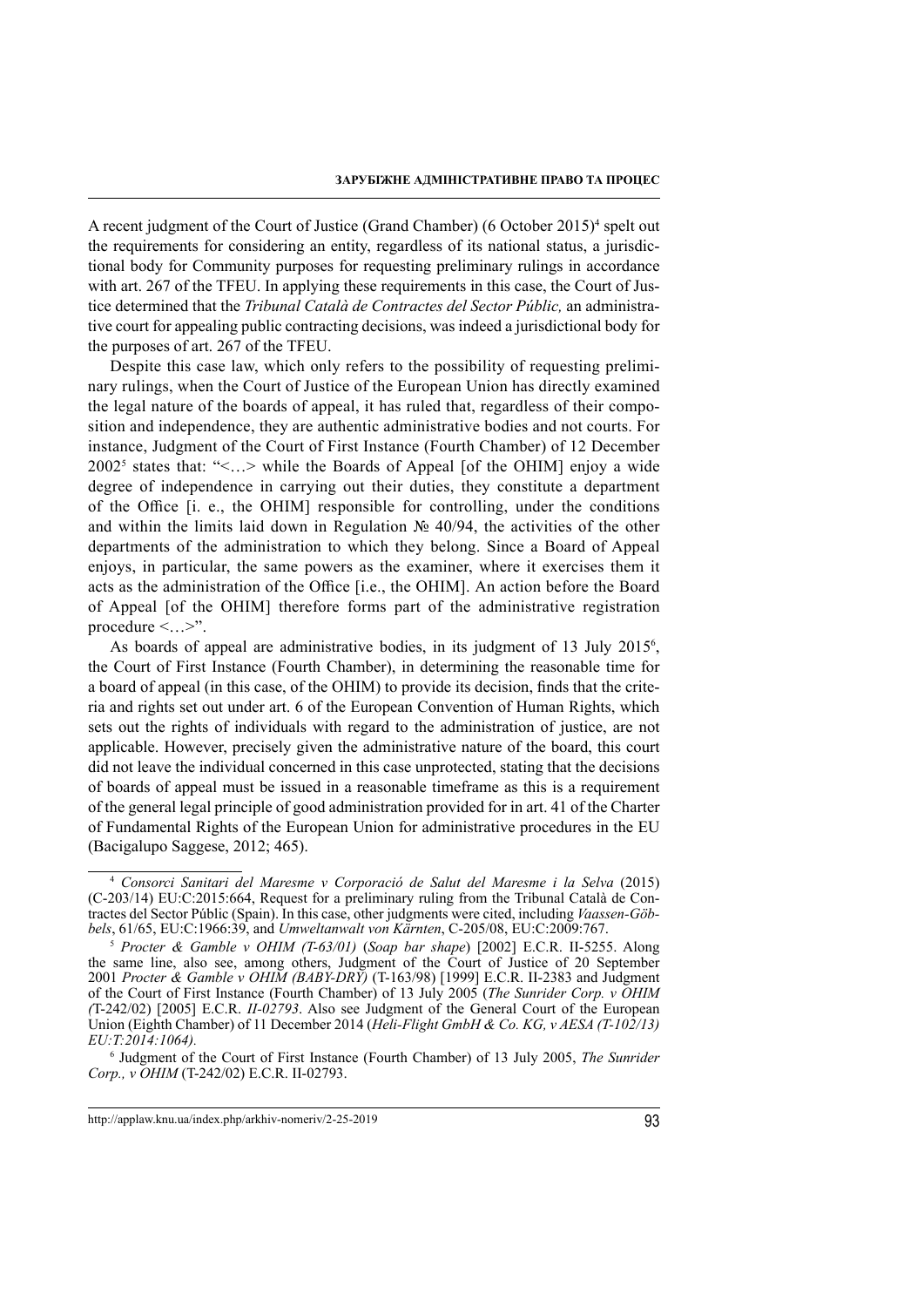Finally, in addition to the organisational and structural aspects of the boards of appeal, it is their objective jurisdiction and, therefore, their capacity to act, that sets them apart from jurisdictional bodies. The fact that they can substitute technical decisions of the EU administration and that they do not just review the legality of the decision is a strong indicator that the boards are actually administrative and not judicial bodies.

## *2.2. Functional independence of the boards of appeal*

The regulations for all the boards of appeal reiterate that these bodies are created for reasons of procedural economy and are independent of the Community agencies that create them. Aside from the guarantee of impartiality and independence of their members, which we will come back to, in its creation of these types of bodies, EU law supports their functional independence. Formally at least, this independence is found both at the regulatory level and in terms of administrative structure (see, for instance, Regulation (EC) 713/2009 of the European Parliament and of the Council of 13 July 2009 establishing an Agency for the Cooperation of Energy Regulators (ACER), Recital 19. See also, Regulation (EU) 1093/2010 of the European Parliament and of the Council of 24 November 2010 establishing a European Supervisory Authority (European Banking Authority), Recital 59). All the regulations creating these boards of appeal expressly and emphatically state that their members may not receive instructions from any member of any other body in the agency.

As EU case law demonstrates, one of the most important characteristics of these boards of appeal is the independence with which their members are able to act, free from instructions from their respective EU agencies or offices. As the Court of Justice finds in Judgment of the Court of First Instance (Second Chamber) of 30 June 20047 (paragraph 33): "Boards of Appeal and their members have functional independence in carrying out their tasks. The Office [i. e., the OHIM] cannot therefore give them instructions".

However, there are certainly grounds for questioning this independence given that, for instance, the budget and the resources of the boards of appeal clearly depend on the budget and resources of the agencies that create them (Navin-Jones, 2015: 165). Somehow guaranteeing or strengthening the budgetary autonomy of the boards of appeal with respect to the agencies they officially form part of would significantly contribute to their desirable and fundamental substantive and functional independence.

### **3. Objectivity, impartiality and independence of board of appeal members**

The pronouncement that boards of appeal are autonomous and independent finds its real basis in a series of measures aimed at ensuring the objectivity, impartiality and independence of the members of the boards of appeal. All the measures, which are listed and examined below, are proceeded by the following general statement found in all the regulations looked at: "The members of the boards of appeal are independent and will not be bound by any instructions". This would, of course, be an empty statement if it were not accompanied by and embodied through specific measures and strategies such as the ones listed in the following sections.

# *3.1. Appointing of board of appeal members: public call, required technical qualifications, and formal declarations of interest and commitment to independence*

Board of appeal members are usually appointed by the highest governing body of the corresponding agency – the management or administration board. This discretion-

7 In *GE Betz v OHIM – Atofina Chemicals (BIOMATE) (*T-107/02) E.C.R. II-01845.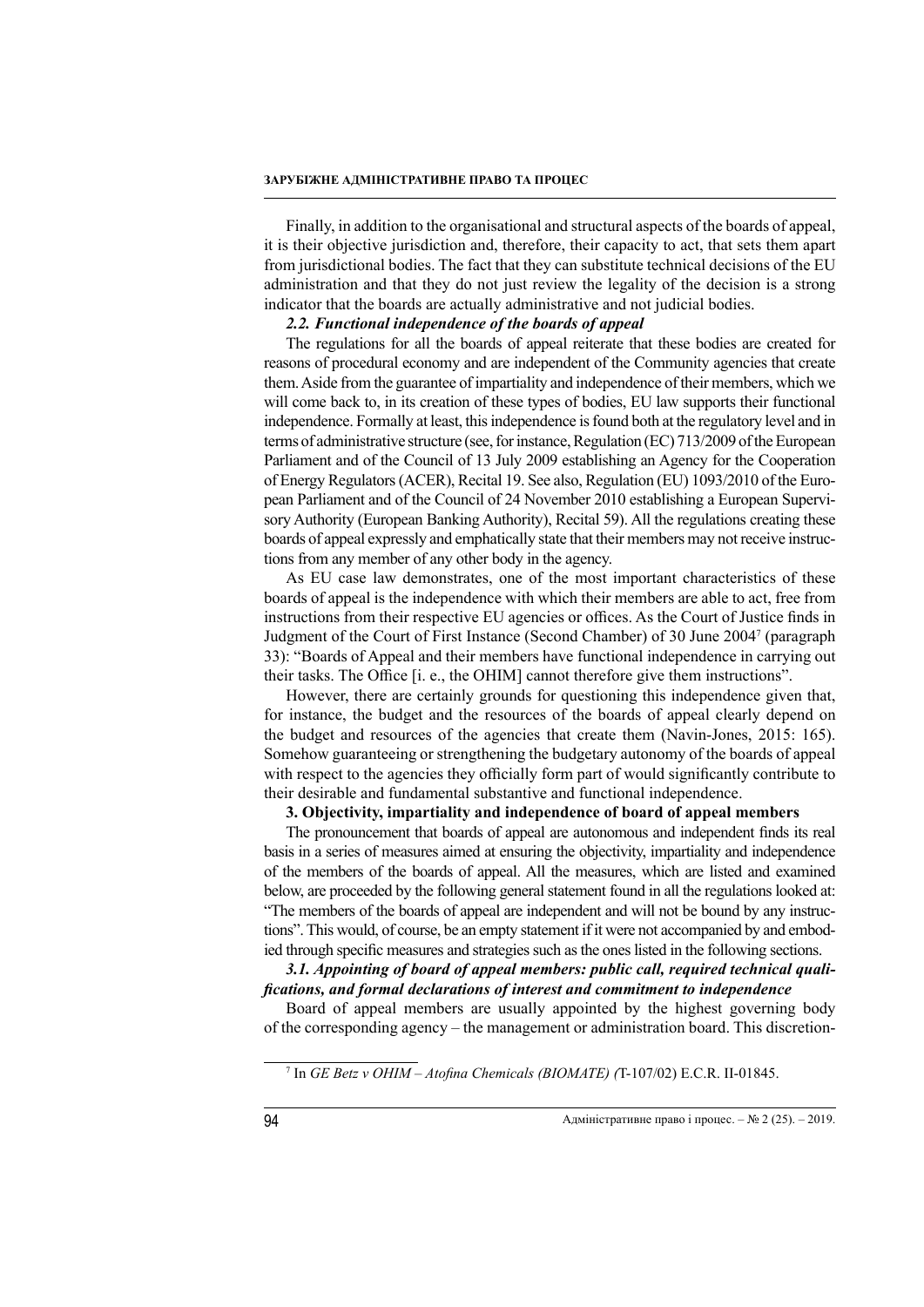ary decision is limited to the extent that members can only be selected from a list proposed by the European Commission. In turn, the Commission's proposal usually comes out of a public call for expression of interest done after consultation with some other specialised body of the European Union.

In some agencies, the discretional appointing of board of appeal members is even further limited as it is frequently conditioned regarding the origin of the candidates. For instance, board of appeal members may have to be selected from candidates who belong to or have belonged to regulatory bodies of a given sector.

For example, Regulation (EC) 713/2009 of the European Parliament and of the Council of 13 July 2009 establishing an Agency for the Cooperation of Energy Regulators, art. 18(1), states: "The Board of Appeal shall comprise six members and six alternates selected from among current or former senior staff of the national regulatory authorities, competition authorities or other national or Community institutions with relevant experience in the energy sector". Both with regard to the appointment process and the professional requirements of board of appeal candidates, Regulation (EU) 1093/2010 of the European Parliament and of the Council of 24 November 2010 establishing a European Supervisory Authority (European Banking Authority) ("ESA Regulation"), art. 58 provides for similar measures, although they are, logically, related to the competence area of the corresponding administrative authority. As does art. 41 of Regulation (EC) 216/2008 of the European Parliament and of the Council of 20 February 2008 on common rules in the field of civil aviation and establishing a European Aviation Safety Agency ("EASA Regulation"). See also art. 89(2) of Regulation (EC) 1907/2006 of the European Parliament and of the Council of 18 December 2006 concerning the Registration, Evaluation, Authorisation and Restriction of Chemicals (REACH), establishing a European Chemicals Agency. This last regulation contains a more up-to-date public call of interest for board of appeal candidates.

In most of the regulations of the boards of appeal, the guarantee and commitment to impartiality and independence for each of the members of the board usually takes the form of a written document or declaration stating their commitment and declaration of interests in which they indicate the absence or presence of any direct or indirect interest that may compromise their independence. These declarations are public and must be done annually (ACER Regulation, art. 18(7), and the ESA Regulation, art. 50(6)).

## *3.2. Term of office, renewal and impossibility of removal: five-year, renewable terms and removal by the agency or the Court of Justice of the European Union*

The terms of office of members in "independent" bodies and administrations is a key element to understanding the real extent of the body's autonomy. For the boards of appeal, we do not find permanent terms of office, as occurs with courts. This is, perhaps, the element that most differentiates these administrative bodies from the courts that review the legality of EU activity. In the case of the boards of appeal of Community agencies, practically across the board we see five-year terms of office that can be renewed, normally for one term (an example of this is art. 50(4) of the ESA Regulation). In some cases, members are not limited to one renewed term of office and may renew for additional five-year periods or until retirement age if this age is reached during the new term of office (as occurs in art.  $131(1)$  of Council Regulation (EC) 40/90).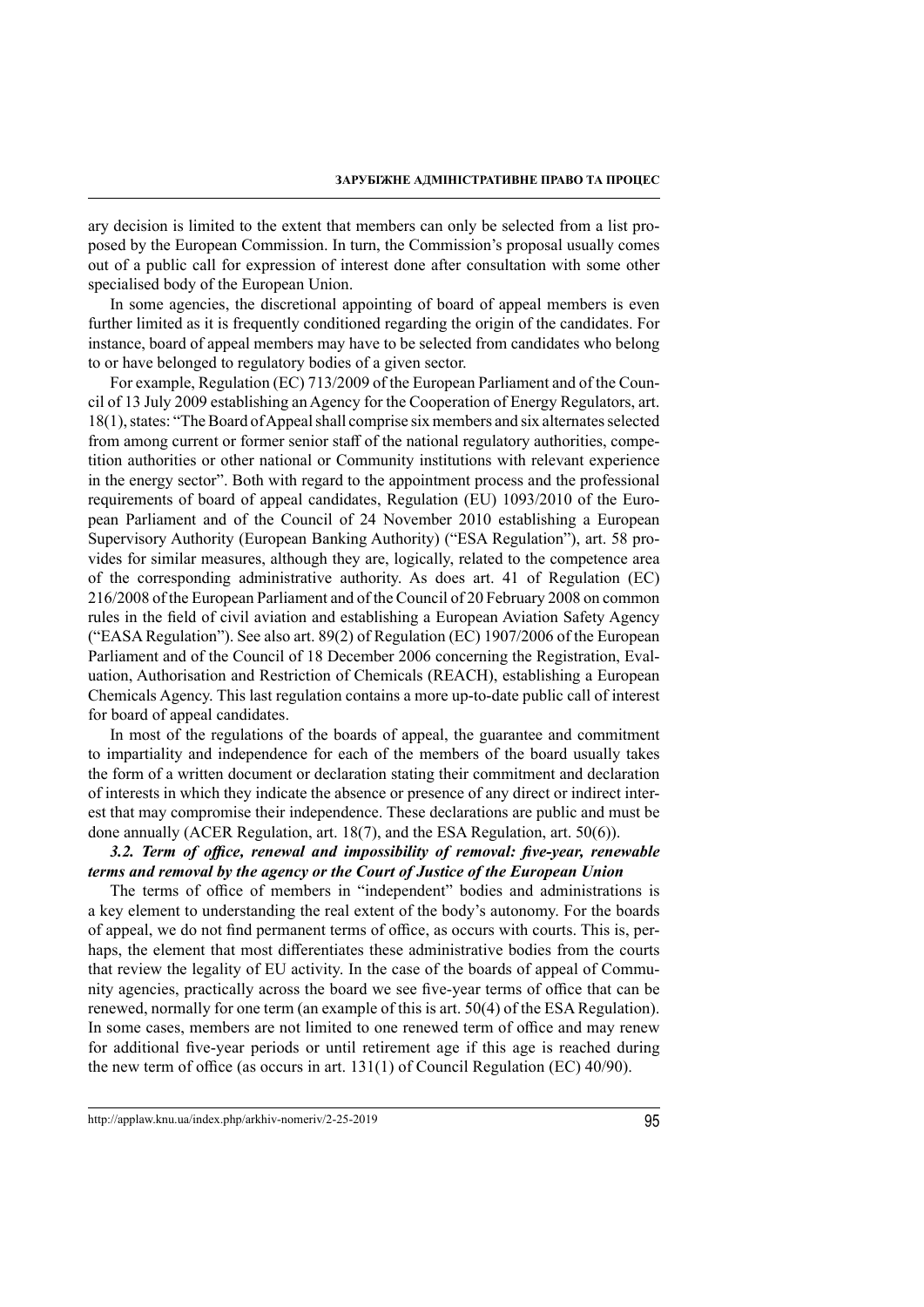The performance of the duties of board of appeal members is characterised by the fact that they cannot be removed during their terms of office unless they are found guilty of serious misconduct, and the administrative or management board, after consulting with some other agency body, decides to remove them (see articles 18(3) of the ACER Regulation, 50(5) of the ESA Regulation and 90(4) of the ECHA Regulation).

However, in two instances this guarantee against removal is further strengthened because it requires a decision from the Court of Justice of the European Union, normally at the request of the European Commission and following recommendation by the corresponding management or administration board. This occurs in the OHIM and the CPVO (this is a case in the OHIM in which art.  $131(1)$  and (3) of its regulation prohibits removing the members of the board of appeal, "unless there are serious grounds for such removal and the Court of Justice, after the case has been referred to it by the Administrative Board on the recommendation of the President of the Boards of Appeal, after consulting the chairman of the Board to which the member concerned belongs, takes a decision to this effect"; the same provision is found in art. 47(1) of Council Regulation (EC) 2100/94 of 27 July 1994 on Community plant variety rights). Therefore, in these two cases, the irremovability of the board of appeal members bears closer resemblance to judges than other public servants.

#### *3.3. Incompatibility with other agency duties*

Another of the recurring guarantees aimed at ensuring the independence and objectivity of board of appeal members is to prohibit them from performing duties other than their board of appeal duties in any other body of the agency the board of appeal belongs to.

The requirement of very specialised and specific qualifications and experience of board of appeal members and requiring that they come from the sector being regulated could result in real conflicts of interests with regard to the professional commitments of these experts. In addition to other relationships we mention further down that give rise to the obligation of exclusion and the possibility of objecting to these members, the regulations governing these boards of appeal prohibit carrying out any other role or duty in the agency in question (see articles 18(3) of the ACER Regulation, 59(6) of the ESA Regulation, 90(3) of the ECHA Regulation and 131(5) of the OHIM Regulation).

In some cases, they are permitted to perform their duties part-time and are not required to work exclusively on the board of appeal (see articles 47(4) of the CPVO Regulation and 42(3) of the EASA Regulation). One measure not found in the EU regulations but that is considered an important guarantee of independence, both from the administration that appoints the boards and from the business groups that operate in a given sector, is the establishing of a system of *ex post* incompatibilities, as does art. 15 of Spanish law 3/2015 of 30 March governing the duties of senior public officials (*Ley Reguladora del Ejercicio del Alto Cargo de la Administración General del Estado*) (Santamaría Pastor, 2015: 62). An a posteriori guarantee of this nature would safeguard against what some politicians graphically refer to as the "revolving door" phenomenon. Such measures ensure that the decision-making of people with consequential responsibilities in important economic arenas cannot be influenced by the promise of future professional opportunities.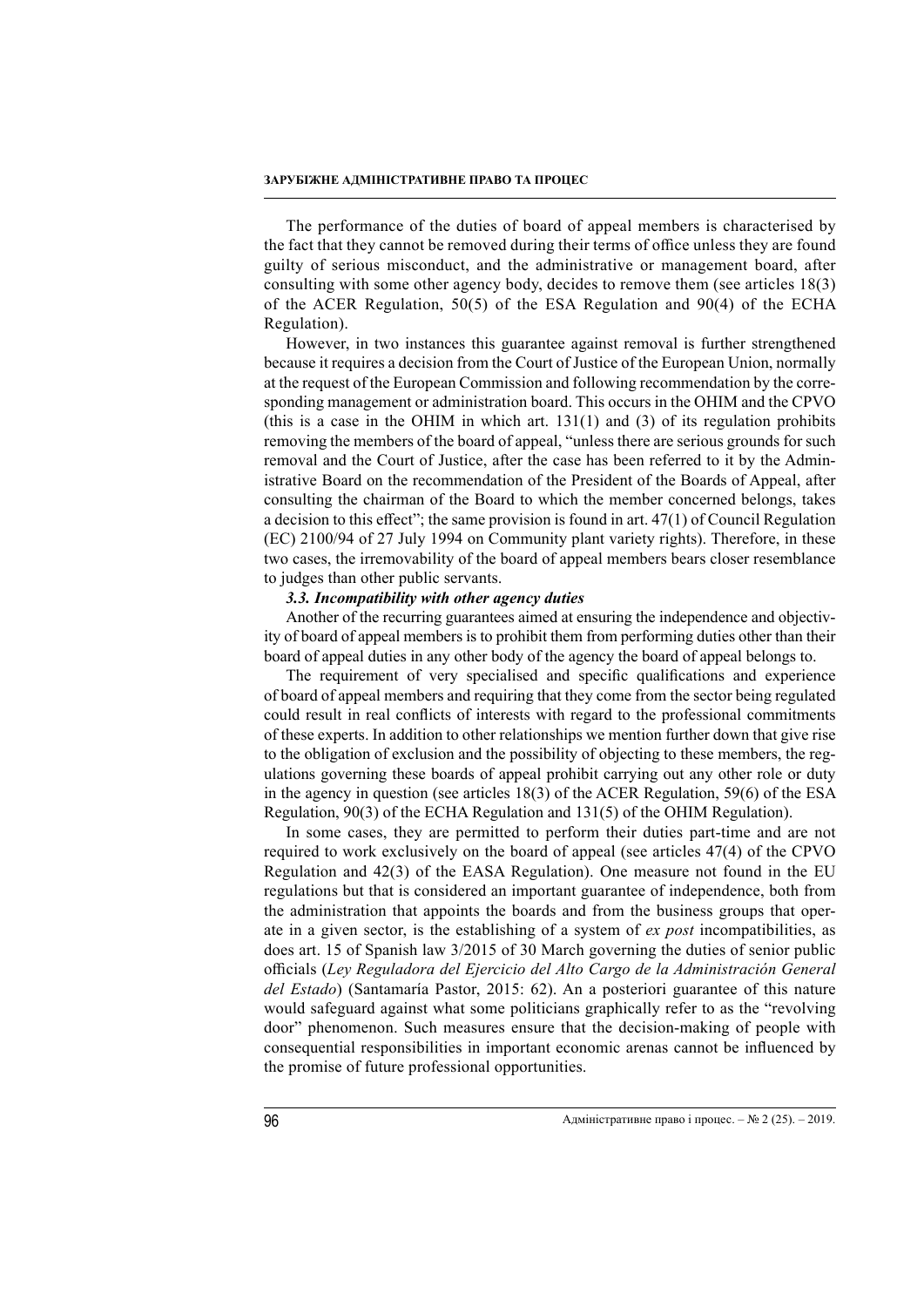#### *3.4. Exclusion and objection provisions*

And if all these formal and substantive guarantees for independence and impartiality established prior to appointment were insufficient, the regulations of the boards of appeal provide for exclusion and objection provisions that are in part similar to those established in the Spanish legislation establishing the legal framework and the common administrative procedure but that go further by allowing a member of the board to object to another member taking part.

In general, members cannot take part in the board of appeal if they have any personal interest in the case in question or they were previously involved as representatives of any of the parties to the proceedings, or if they participated in the decision under appeal (the ACER Regulation art. 18(4)). Furthermore, if for these or any other reason a board of appeal member considers that another member should not take part in an appeal proceeding, this member must inform the board of appeal.

The regulations also state that parties to appeal proceedings may object to the participation of a member of the board of appeal on any of the aforementioned grounds or if they suspect any bias. There are, however, two limitations to objections to board of appeal members: 1) such objections cannot be based on nationality; and 2) while knowing a reason for objection exists, the objecting party to the appeal proceeding cannot take any other procedural step in the appeal proceeding apart from objecting to the composition of the board of appeal (for examples of this, see articles 48(4) of the CPVO Regulation, 43 of the EASA Regulation, 90(5) of the ECHA Regulation and 132(5) of the OHIM Regulation).

# *3.5. Technical qualification of board of appeal members: possibility of appointing non-legal experts and the requirement for a minimum number of members with legal training*

One of the most interesting elements of the legal framework of boards of appeal, which could provide inspiration for improving the Spanish model of administrative appeals, is the possibility of including subject-matter, non-legal experts on boards. Because of their qualifications, these experts can provide the technical knowledge required to review the original decision of the EU agency in question.

Normally, as we saw above, the regulations that establish the agencies and their boards of appeal defer to the internal regulations of the agency with regard to the technical qualifications of board of appeal members. In some cases, the board of appeal must have a majority of legally trained members or at least a legally trained president.

This diverges from the model adopted by the Spanish legislation on public contracting that requires selecting civil servants of a certain grade with a minimum of 15 years' experience, preferably working in administrative law directly related with public procurement. This is precisely the type of very rigid criteria that EU law usually seeks to avoid at all costs in favour of its traditional flexibility and informality. The OHIM Regulation, for instance, sets out in art. 130(2) that: "The decisions of the Boards of Appeal shall be taken by three members, at least two of whom are legally qualified". Article 50(2) of the ESA Regulation is very ambiguous with regard to this requirement stating simply that the "Board of Appeal shall have sufficient legal expertise to provide expert legal advice on the legality of the Authority's exercise of its power" without specifying a specific number of legal experts.

http://applaw.knu.ua/index.php/arkhiv-nomeriv/2-25-2019 97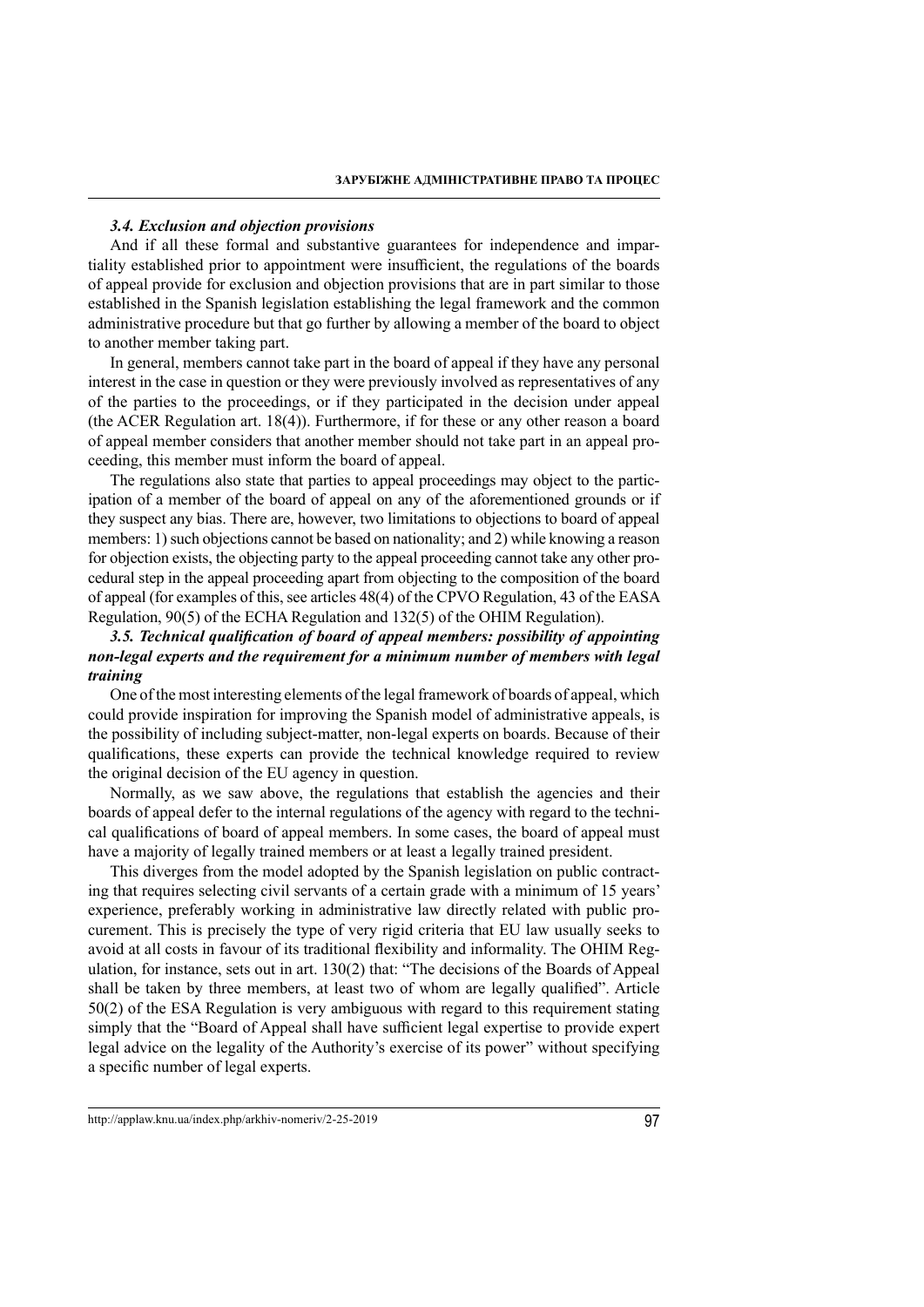Depending on the ratio of legally qualified to technical experts on the different boards of appeal, the decisions issued by these boards will put more emphasis on either reviewing the technical aspects of the facts taken into account by the executive body of the agency or on revising the legal and procedural basis of the decision (Chirulli, Di Lucia, 2015a: 21–22). In reference to the technical qualifications set out in the Directive on Public Procurement, while not discarding the presence of non-legal experts, J.A. Santamaría Pastor states it is preferable that these commissions or boards have a majority of legally trained experts given that their duties are based on legal reasoning (Santamaría Pastor, 2015: 45). Indeed, the different stages of the administrative procedures handled by this type of specialised agency emphasise one aspect or the other. Thus, the initial decision made by the executive body of an agency is based on technical criteria. Secondly, any appeal made to the board of appeal involves applying mainly legal criteria but also taking into account technical aspects, taking advantage of the presence of technical experts on the board. Finally, any appeal that reaches the Court of Justice is decided purely on a legal basis.

### **4. The appeal as a pre-condition for further action**

One of the most important aspects to take into account in mapping out the common features of appeals filed with specialised boards of appeal of EU agencies is undoubtedly whether making use of this administrative remedy is a pre-condition for pursuing action in a court.

Although the regulations of the administrative agencies examined are not totally clear with regard to whether filing an appeal with the board of appeal is optional or required for pursuing a further action, an analysis of the regulations on the filing of appeals with the Court of Justice of the European Union against acts of Community agencies suggests that appeals must be filed with the corresponding board of appeal before parties can access the Court of Justice.

Given the variety of functions and competences of some of these agencies, logically, it is only mandatory to file an appeal for matters that fall under scopes of the decision-making powers of the agency in question, meaning that appeals in other areas are optional (For example, the ESA Regulation states that a decision from the board of appeal on matters related to the application of articles 17, 18 and 19 of the ESA Regulations is a pre-condition for accessing the CJEC; this is not the case for ESA decisions on other matters, which can be directly appealed before the court. Furthermore, in accordance with art. 61(3) of the ESA Regulation and art. 265 of the TFUE, an appeal against an ESA for failing to act can be filed (Minguez Hernández, 2014: 14). See also articles 73 of the CPVO Regulation, 63 of the OHIM Regulation and 50 of the EASA Regulation). In my opinion, this element should be revised to make filing appeals before specialised bodies optional in all cases so that it does not constitute a limit or restriction on directly accessing the Court of Justice of the European Union. Let it be the prestige of the board of appeal in question, earnt based on both its effectiveness and the technical quality of its decisions, that make citizens opt for administrative over judicial appeals.

# **5. Automatic suspensory effect of the appeal on the original decision**

In the case of Community administrative justice, as with judicial appeals, the general rule is established in art. 278 of the TFEU, which states: "Actions brought before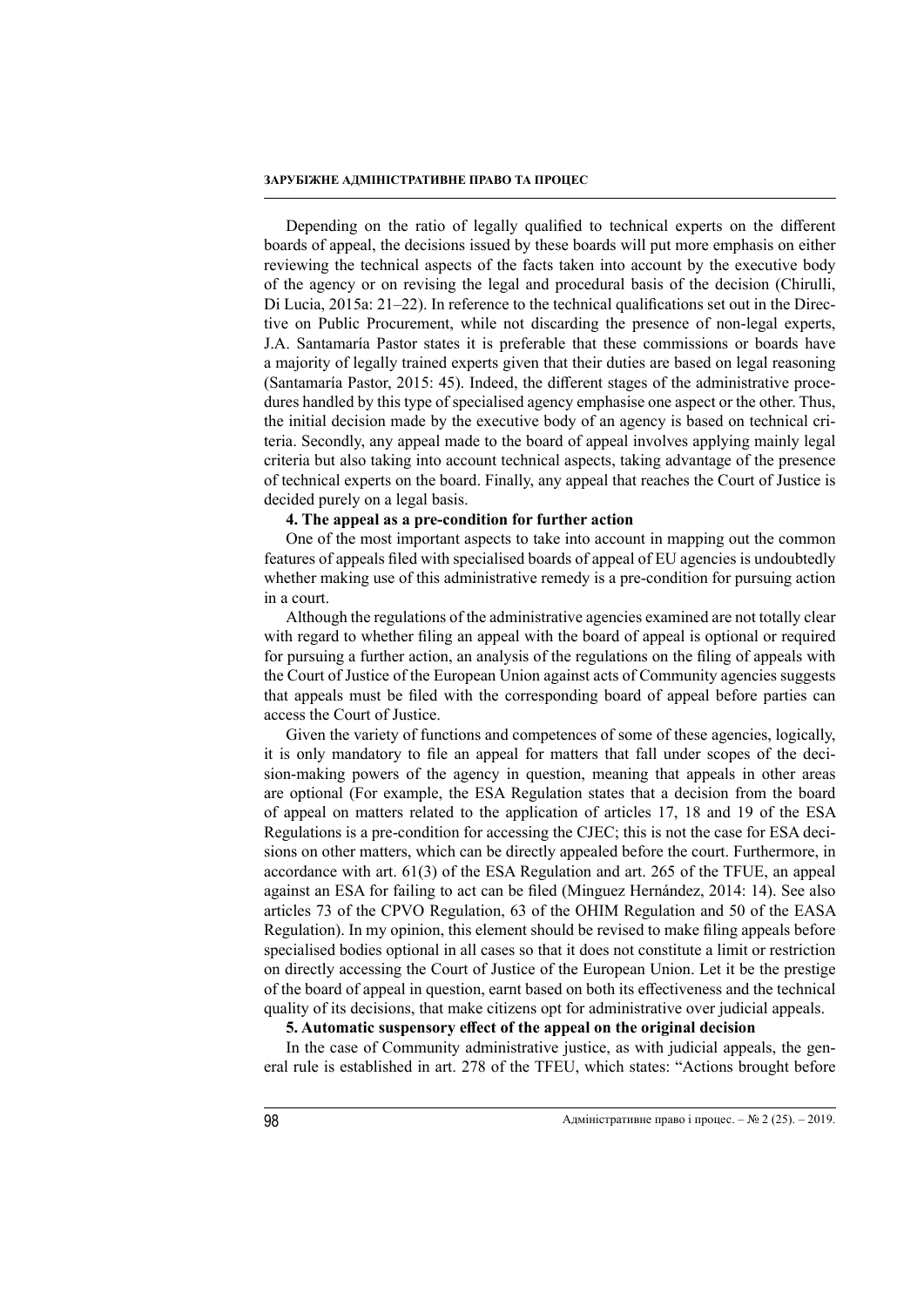the Court of Justice of the European Union shall not have suspensory effect. The Court may, however, if it considers that circumstances so require, order that application of the contested act be suspended".

However, this judicial procedure rule does not always apply to EU administrative appeals. Some of the regulations of certain Community agencies provide for an automatic suspensory effect when a Community act is appealed before a particular board of appeal. This is the case with the Community Plant Variety Office (CPVO), art. 67(2) of whose regulation states: "The filing of an appeal has an automatic suspensory effect on the decision". In this case, the exception is that the appealed decision may be applicable where "circumstances so require" (the ECHA Regulation (art. 91(2)) and the OHIM Regulation (art. 58(1)) also include this provision; in this last case, the Regulation simply states that the appeal has a suspensory effect without specifying any specific time-limits or procedures for rectifying or adopting this preventative measure).

In other cases, the general rule is that the appeal does not have an automatic suspensory effect although, if the board of appeal in question considers that circumstances may warrant doing so, it may suspend the application of the contested decision (see articles 19(3) of the ACER Regulation and 50(6) of the ESA Regulation).

# **6. Content of the appeal decision: capacity for reassessing the facts and not just the legality of the contested act**

As stated above, perhaps the element that most clearly determines the administrative and non-judicial nature of the boards of appeal is the content of their decisions. In accordance with the regulations of the Community agencies they form part of, boards of appeal can substitute administrative decisions of the agency if they consider these decisions entail elements of illegality. This is, therefore, different from the task of judges and courts of reviewing whether an administrative act is lawful. In actual fact and despite the special characteristics of autonomy and independence of these bodies, we have a kind of second procedural stage in which, aided by the mixed composition of the body (both technical and legal experts), the board of appeal can make a new decision based on the facts of the case or completely condition the response that the corresponding agency must formally issue. The board of appeal can, therefore, analyse new facts and adopt a new technical decision. This is what has been referred to in EU case law as "continuity in terms of their functions"<sup>8</sup>.

In the majority of cases analysed and based on a review of their decisions, boards of appeal can substitute the decision of any agency body or remit to the corresponding body of this agency binding criteria for a new decision. These are, therefore, full powers for resolving the conflict given that the board of appeal can substitute the decision of the corresponding body or completely condition the new decision that the agency must issue.

<sup>8</sup> See *Procter & Gamble v OHIM (Soap bar shape)* (T-63/01) [2002] E.C.R. II-5255. Along the same line, also see, among others, Judgment of the Court of Justice of 20 September 2001 *Procter & Gamble v OHIM (BABY-DRY)* (T-163/98) [1999] E.C.R. II-2383 and Judgment of the Court of First Instance (Fourth Chamber) of 13 July 2005 (*The Sunrider Corp. v OHIM (*T-242/02) [2005] E.C.R. *II-02793*. See also Judgment of the General Court of the European Union (Eighth Chamber) of 11 December 2014 *Heli-Flight GmbH & Co. KG v EASA* (T-102/13) EU:T:2014:1064.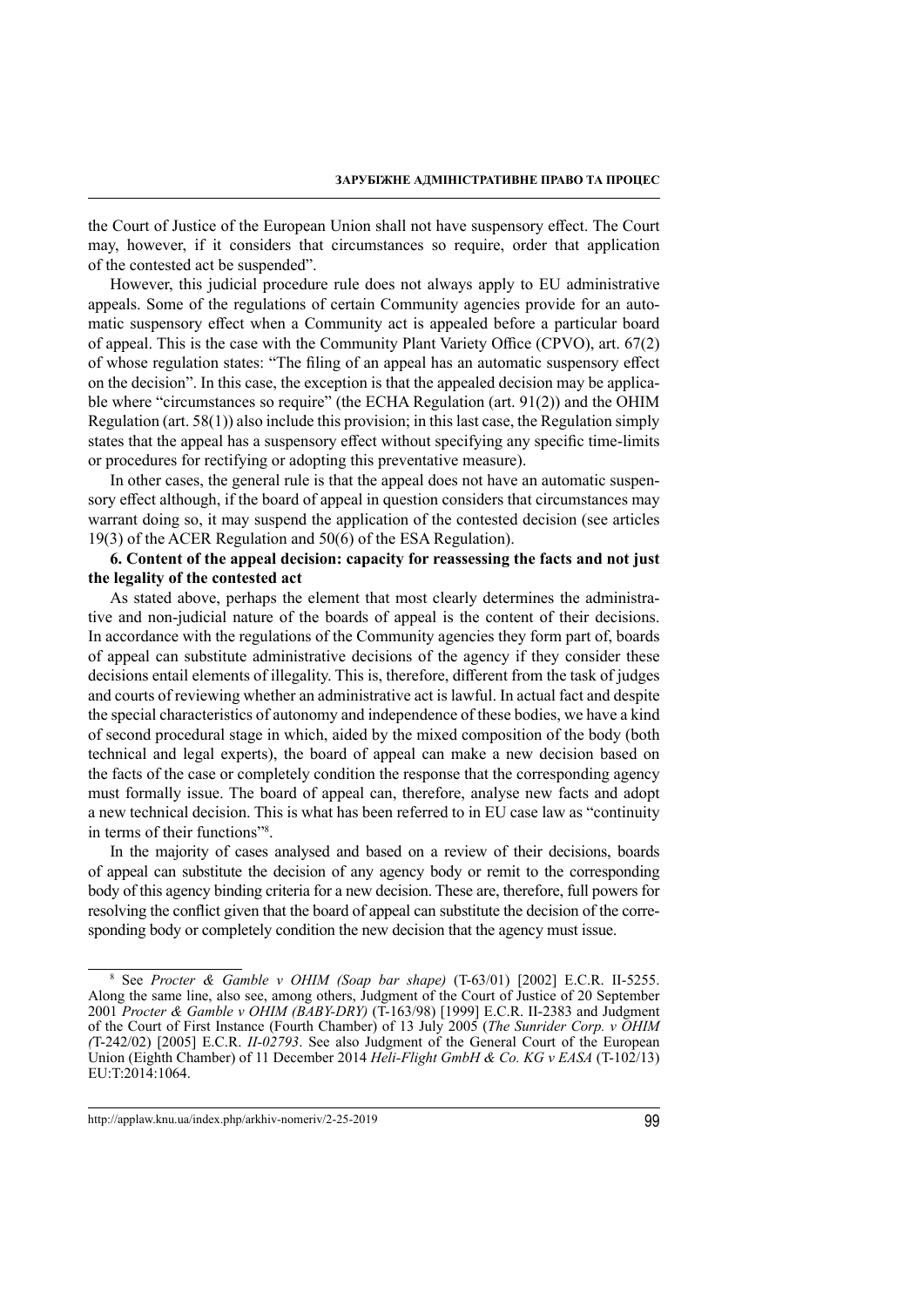Given the technical background of some or at least one of its members, the board of appeal has the capacity to substitute the technical reasoning of the agency. The scientific basis for an agency decision, for instance, could be substituted by the board of appeal, whereas the Court of Justice of the European Union's review would only be based on grounds of legality.

Therefore, the board of appeal does not have to justify any correction of a decision issued by an agency body on grounds of illegality. It only needs to find flaw in the technical arguments used initially by the agency to rectify its decision. For instance, in its judgment of 13 March 2007, the Court of Justice (Grand Chamber)<sup>9</sup> states: "Second, no reason of principle related to the nature of the proceedings under way before the Board of Appeal or to the jurisdiction of that department precludes it, for the purpose of giving judgment on the appeal before it, from taking into account facts and evidence produced for the first time at the appeal stage".

It is basic EU legal doctrine that while the courts must control the legality and legitimacy of any specific decision or act by an EU body, they generally cannot substitute the assessment of questions of relevant facts, reasoning or the opinion of the body that made the initial decision. As stated in the DIR International Film case: "The Court of Justice and the Court of First Instance cannot under any circumstances substitute their own reasoning for that of the author of the contested act"<sup>10</sup>.

In a recent judgment (13 May 2015), the Court of Justice of the European Union clearly and emphatically states: "It should be noted that the review carried out by the General Court under Article 61 of Regulation No 6/2002 is a review of the legality of the decisions of the OHIM Boards of Appeal. It may annul or alter a decision against which an action has been brought only if, at the time the decision was adopted, it was vitiated by one of the grounds for annulment or alteration set out in Article 61(2) of that regulation. It follows that the power of the General Court to alter decisions does not have the effect of conferring on that Court the power to substitute its own reasoning for that of a Board of Appeal or to carry out an assessment on which that Board of Appeal has not yet adopted a position. Exercise of the power to alter decisions must therefore, in principle, be limited to situations in which the General Court, after reviewing the assessment made by the Board of Appeal, is in a position to determine, on the basis of the matters of fact and of law as established, what decision the Board of Appeal was required to take"11.

However, this limitation on the EU courts does not extend, nor is applicable, to boards of appeal because, as stated above, they are not judicial bodies that must

<sup>9</sup> *OHIM v Kaul* (C-29/05) [2007] E.C.R. I-02213.

<sup>10</sup> DIR *International Film and Others v Commission* (C-164/98 P) [2000] ECR I-00447. See also *Spain v Commission* [2007] (C-525/04 P) ECR I-9947 and *Pfizer v Council of the European Union* (T-13/99) E.C.R. II-03305.

<sup>11</sup> Judgment of the General Court (Eighth Chamber), *Group Nivelles v Office for Harmonisation in the Internal Market (Trade Marks and Designs) (OHIM)*, (Case T-15/13) T:2015:281 (2015). See also the judgments of 5 July 2011 in *Edwin v OHIM*, (C-263/09) E.C.R. I-05853 and of 5 May 2015 of the General Court of the European Union in *Spa Monopole/OHMI – Orly International (SPARITUAL) v Office for Harmonisation in the Internal Market (Trade Marks and Designs) (OHIM)* (T-131/12) C:2014:317.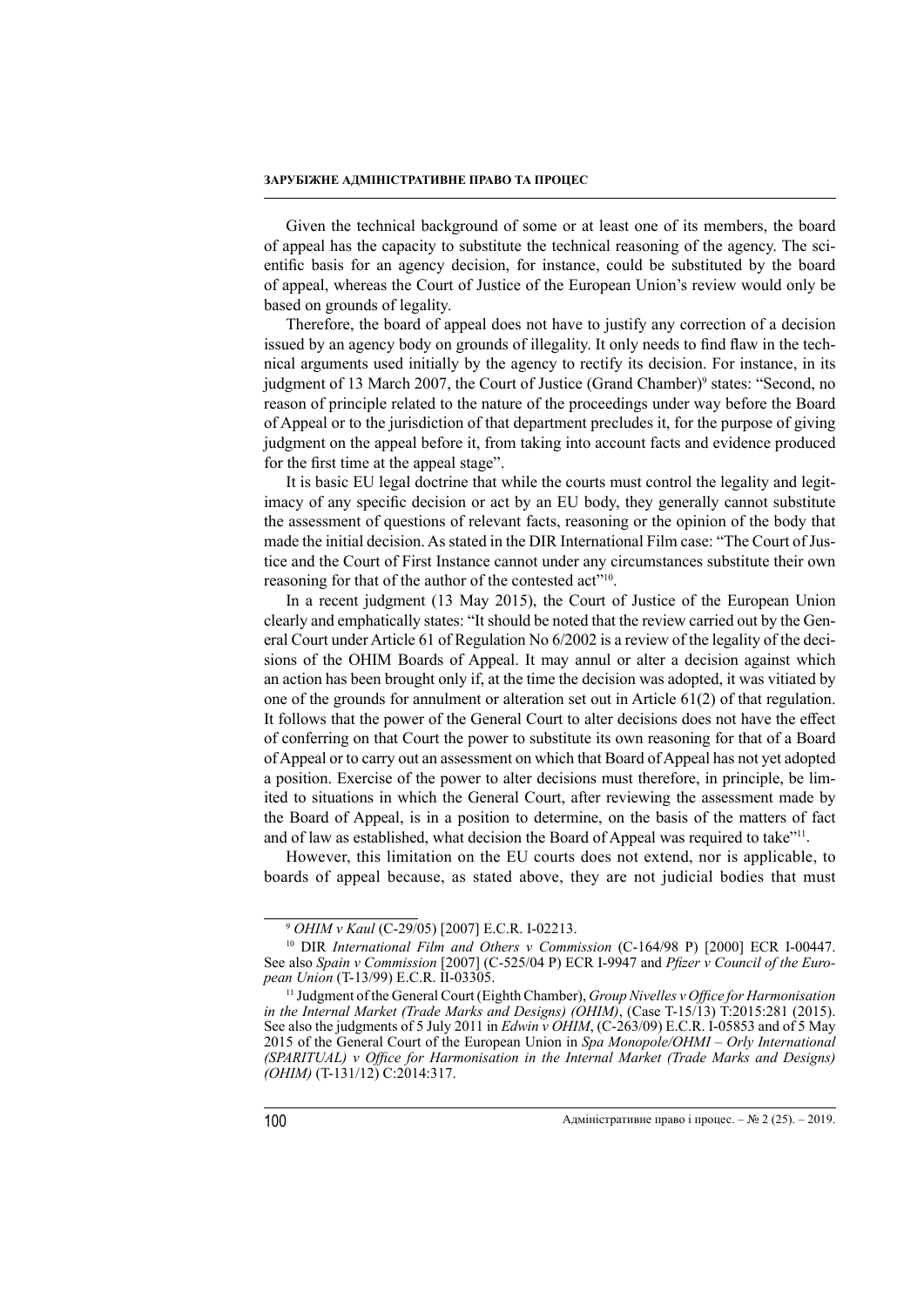only review the legality of the administrative activity. In Spanish law, the opposite occurs with the Public Procurement Administrative Courts. Despite being specialised administrative bodies, their decisions cannot contradict the intention of the contracting administrative body that initially issued the decision, and any new decision must be issued by the original administrative body (art. 47(2) and (3) of the Consolidated Text of the Spanish Law on Public Procurement (*Texto Refundido de la Ley de Contratos del Sector Público*)).

Providing for a complete review of the administrative decision by the boards of appeal, as occurs traditionally in the Spanish appeal system, is much more useful and effective. Such an administrative appeal system is likely to provide greater satisfaction to the appellant than through the obtaining of an administrative appeal strictly linked to the claims in the appeal filed. In addition to the fact that the appellant would be saved the ordeal usually entailed in trying to enforce a judgment, sidestepped completely with a favourable decision from an administrative appeal (Escuín Palop, Belando Garín, 2011: 40).

Despite this interpretation, there is another course of action open to boards of appeal. They can decide to consider only the legality of the measure adopted by the executive body of the agency without proceeding to substitute or replace its decision. This occurred, for instance, with the decision of the ECHA board of appeal in the *Italcementi* case<sup>12</sup>. In this case, the board of appeal, decided not to reassess the evidence or evaluate the factual basis. It simply annulled the decision of the ECHA for violating the principle of good administration by giving a very short time-limit for the appellant to resolve a particular matter.

However, once we have established that boards of appeal have the power to totally review agency decisions, the next question is whether they may decide or rule on matters not expressly requested by the parties but that, in any case, may arise in the appeal proceeding. In this regard, in paragraph 37 of its judgment of 13 September 2010<sup>13</sup>, the General Court of the European Union (Sixth Chamber) states: "Admittedly, having regard to that continuity, the extent of the examination which the Board of Appeal must conduct with regard to the decision which is the subject-matter of the appeal is not, in principle, determined by the grounds relied on by the party who has brought the appeal. Even if the party who has brought the appeal has not raised a specific ground of appeal, the Board of Appeal is none the less bound to examine the appeal in the light of all the relevant matters of fact and of law (Case T-308/01 *Henkel v OHIM – LHS (UK) (KLEENCARE)* [2003] ECR II-3253, paragraph 29, and HOOLI-GAN, paragraph 18)".

For P. Chirulli and L. De Lucia, this interpretation is only applicable in proceedings in which the boards of appeal must rule on disputes between two individuals as occurs with the boards of appeal of the OHIM (one party applies to register a trade mark and another

<sup>&</sup>lt;sup>12</sup> Italcementi Fabbriche Riunite Cemento S.p.A. Bergamo v ECHA, A-007-2012, 25 September 2013. URL: https://echa.europa.eu/documents/10162/13575/a-007-2012\_boa\_decision\_en.pdf.

<sup>&</sup>lt;sup>13</sup> Inditex v OHIM (T-292/08) EU:T:2010:399. See also paragraph 80 of Judgment of the General Court of the European Union (First Chamber) of 21 September 2012 in *Wesergold Getränkeindustrie v OHMI – Lidl Stiftung*) (T-278/10).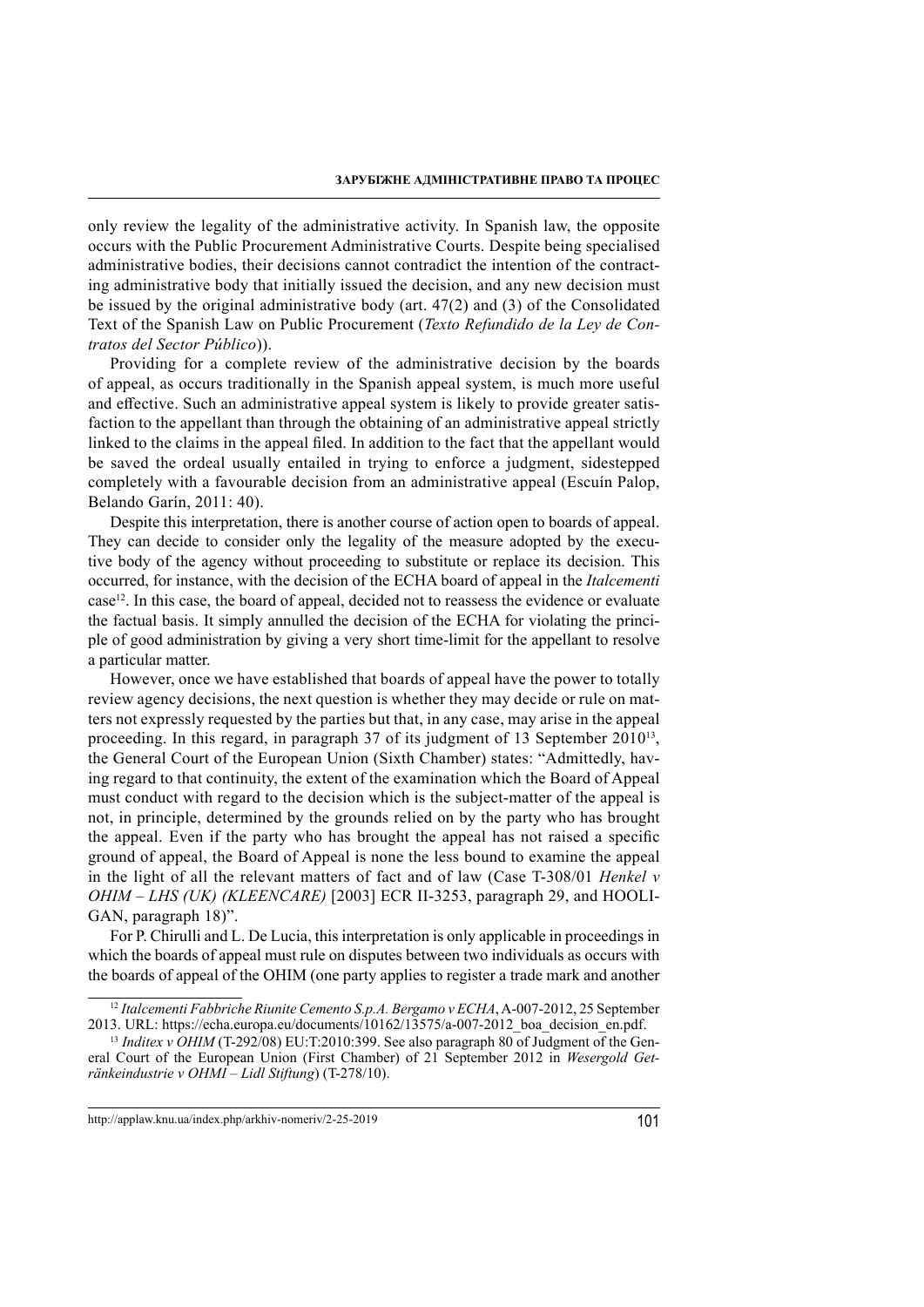contests it) and of the CPVO (an individual opposes the granting of a Community plant variety right). In all other cases, these authors believe that the boards of appeal should only review the decision of the corresponding agency based on the appellant's claim (Chirulli, Di Lucia, 2015a: 18).

Another matter that needs to be considered are the restrictions on the Court of Justice of the European Union for reviewing the decision of a board of appeal. Should it be bound by the pleadings made in the administrative appeal proceedings or can it rule based on other matters? In its judgment of 15 April 2010 (C-38/09 P), the Court of Justice of the European Union (Second Chamber) appears to lean towards the classic interpretation (in national law): "Facts not submitted by the parties before the departments of the CPVO cannot be submitted at the stage of the action brought before the General Court. The General Court is called upon to assess the legality of the decision of the Board of Appeal by reviewing the application of European Union law made by that board, particularly in the light of facts which were submitted to the latter, but that Court cannot carry out such a review by taking into account matters of fact newly produced before it (see, by analogy, Case C-29/05 P OHIM v Kaul [2007] ECR I-2213, paragraph 54)".

While this is the general rule, there is another line of EU case law that affords a certain amount of flexibility to the Court of Justice for dealing with matters not expressly stated by the parties in the appeal proceeding<sup>14</sup>.

The review nature of the EU jurisdiction, as occurs with Spanish administrative law, does not allow pleading new facts not part of the administrative appeal before the Court of Justice although new arguments not dealt with or argued previously may be used.

#### **7. Conclusions**

The European Union has basically two mechanisms or systems for reviewing the administrative acts it directly implements. The first of these is a type of appeal for reconsideration by which the body that made the decision in question affecting the rights of European citizens may resolve the claim. Given that this option or mechanism is very straightforward without any significant nuance, there is little to be learnt or of use for improving the Spanish administrative appeal model.

The second system for reviewing administrative acts are the specialised and independent bodies known as the boards of appeal that form part of some EU agencies. These boards of appeal are responsible for resolving disputes arising between this particular type of administrative organisation, the agencies, and individuals affected by decisions made by these bodies.

This is a successful model as it has lessened the workload of the Court of Justice of the European Union through the creation of these technically specialised administrative bodies that are both highly regarded and accepted by the citizens and economic sectors affected in each case. The system of administrative review by specialised bodies is well received because it is perceived as a true advance on what a judge or court might decide if the dispute went before an EU court.

<sup>&</sup>lt;sup>14</sup> GCEU (Appeal Chamber), in its judgment of 10 July 2014, paragraph 110.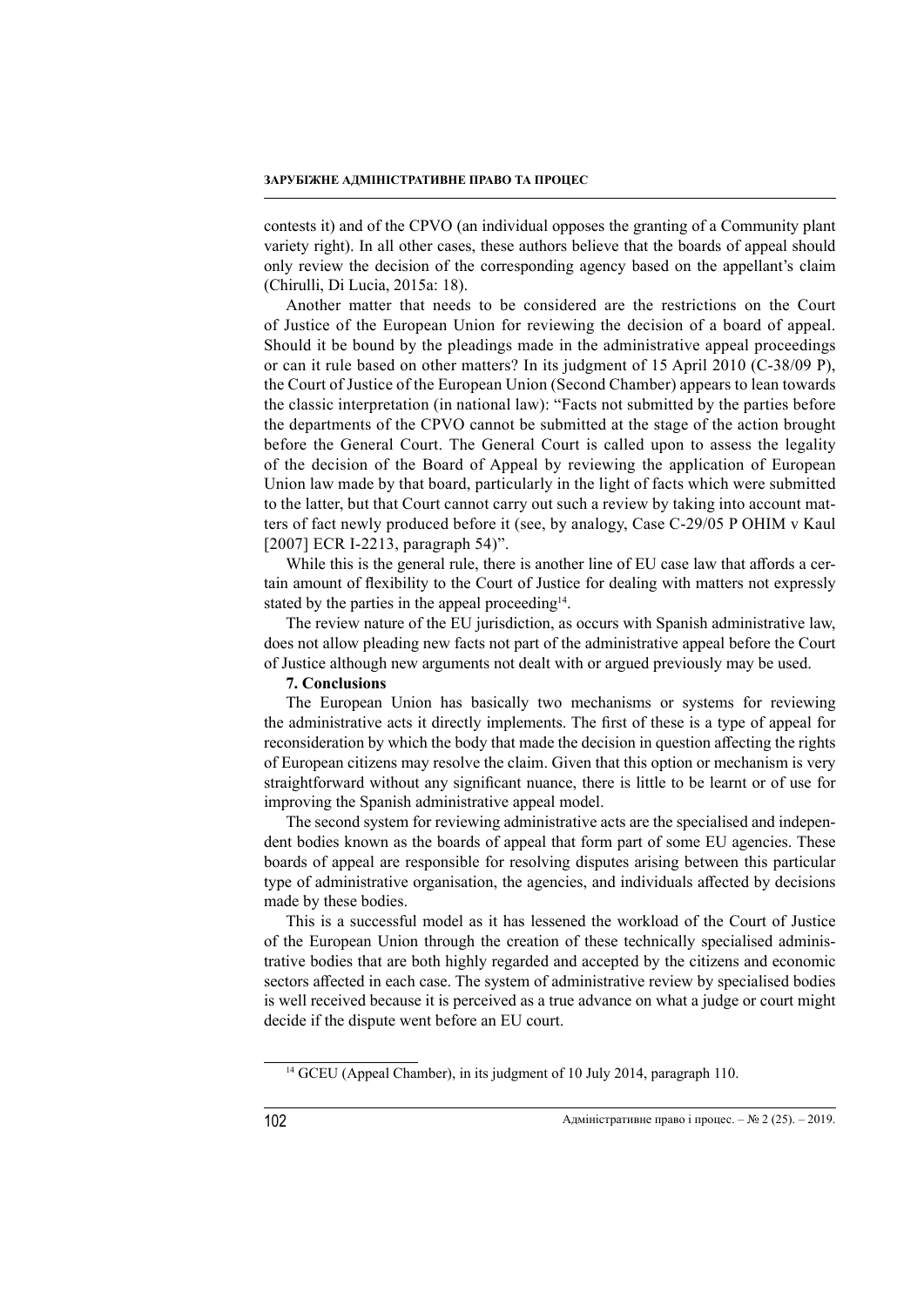Although these boards of appeal vary widely, particularly with regard to their workload, on average 10 per cent of their decisions are contested before EU courts<sup>15</sup>. In other words, in the economically sensitive and specialised sectors in which these EU agencies operate, over 90 per cent of the decisions of their boards of appeal are taken by the citizens and companies affected as acceptable decisions that do not warrant being appealed before EU courts. This is because, among other reasons, these decisions are adopted via administrative procedures that cost significantly less than judicial proceedings and are normally handed down in less time, and the procedure is more flexible.

The power the EU legal system grants to these boards of appeal to completely review agency decisions, which can even include substituting the decision, is a clear advantage over judicial appeals, which in spheres as technical as those in question can only require that the agency instigate a new administrative procedure if it finds some irregularity. Appealing before a board of appeal is often seen as more effective and efficient than pursuing an action before the Court of Justice of the European Union.

It is also a model designed to emphasise the defence of the rights and freedoms of citizens over strictly defending the public interest represented by the corresponding agency. This favourable position of the appellant written into the regulations of boards of appeal is demonstrated, for instance, by the fact that agencies cannot appeal unfavourable decisions of boards of appeal in defence of the public interest they represent before the Court of Justice as, for instance, can be deduced from the case law arising out of the judgment of the Court of Justice (Second Chamber) of 12 October 2004 (C-106/03 P, E.C.R. I-09573). Among other reasons, allowing agencies to appeal board of appeal decisions before the Court of Justice would effectively put these boards outside of the organisational structure of the agencies and break the aforementioned principle of "functional unity" that underlies their legal configuration and nature.

This positive perception of the boards of appeal in Europe is comparable to the case in Spain of the Administrative Tribunals of Contractual Appeals which, at least at this point in time, are seen as a very useful tool for resolving disputes in the economically sensitive area of public procurement, and are based on the same philosophy as EU agency boards of appeal.

The accessibility, specialisation, independence and objectivity, informality, "full powers of review", and low cost are some of the main characteristics of EU agency

<sup>&</sup>lt;sup>15</sup> For instance, in the case of the OHIM boards of appeal, by far the busiest of the boards of appeal examined, of the 2568 appeals cases handled in 2013, only 291 were appealed before the General Court of the European Union. In 2014, of the 3284 appeals lodged, 281 were contested before the General Court and 33 before the Court of Justice.

In 2015 (until December, when these lines were written), 2382 appeals had been filed, of which 255 had been appealed before the General Court and 45 before the Court of Justice. Therefore, there is a 90 per cent acceptance rate of board of appeal decisions (these statistics are available at: https://oami.europa.eu/tunnel-web/secure/webdav/guest/document\_library/contentPdfs/ about ohim/the office/appeal statistics/appeal stats 2014 en.pdf and https://oami.europa.eu/ tunnel-web/secure/webdav/guest/document\_library/contentPdfs/about\_ohim/the\_office/appeal statistics/appeal\_stats\_2015\_en.pdf).

According to information provided by the OHIM, the courts upheld board of appeal decisions over 80 per cent of the time. Specifically, 95 per cent for *ex parte* cases and 75 per cent for *inter partes* cases.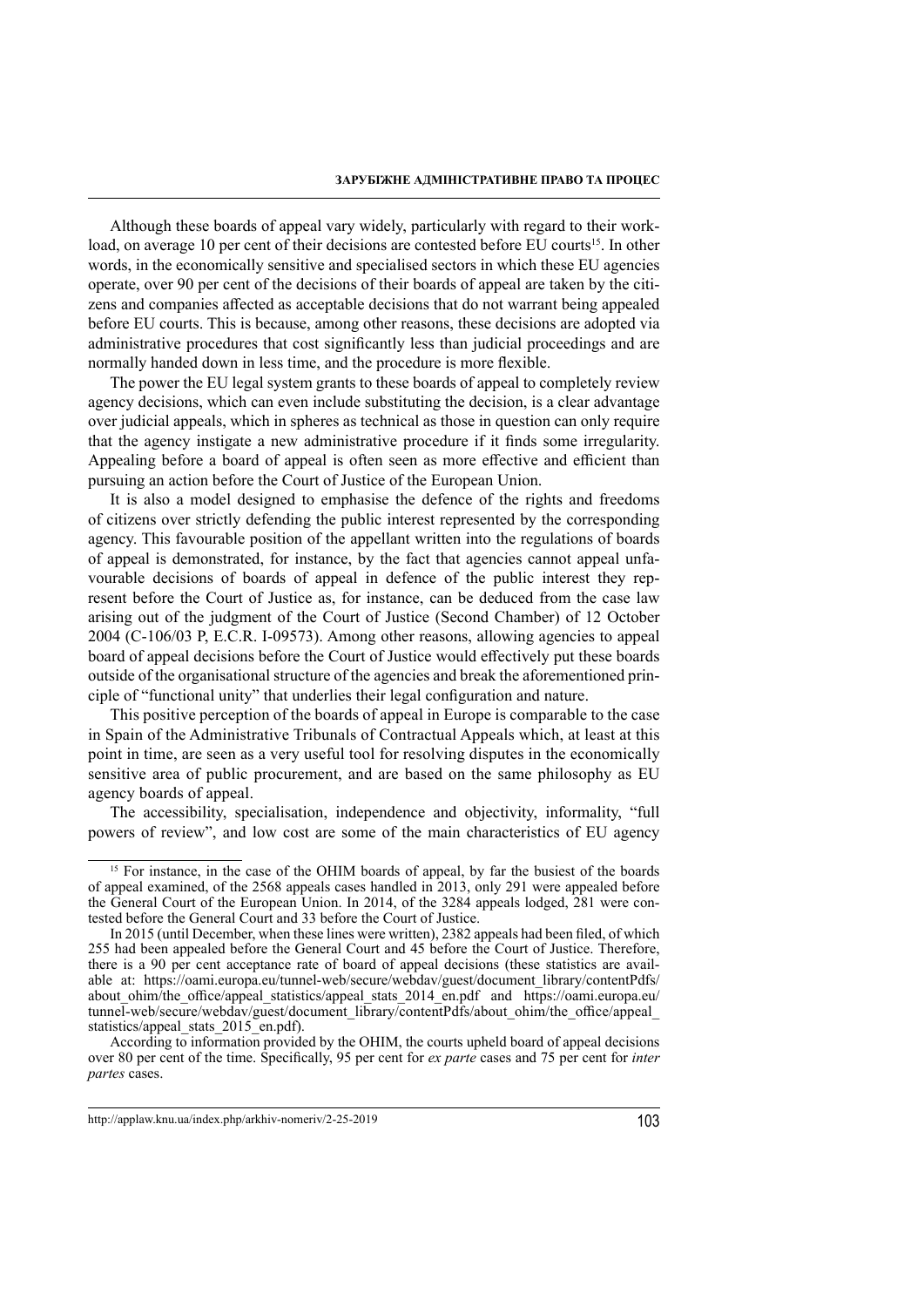boards of appeal that have made this a model of success from which certain measures and lessons can be learnt for the necessary and desirable improvement of the Spanish administrative appeal system.

Furthermore, there appears to be a need for the European Union to standardise, as it is doing with administrative procedure, the board-of-appeal system by establishing common rules for this model of administrative review.

#### **Bibliography:**

1. Alonso García R. Sistema Jurídico de la Unión Europea. 3ª edición. Pamplona : S.L. Civitas Ediciones, 2012. 448 p.

2. Avezuela Cárcel J. Las agencias europeas. *Procedimiento administrativo europeo* / J.E. Soriano García (dir.). Madrid : Civitas, 2012. P. 601–628.

3. Bacigalupo Saggese M. El sistema jurisdiccional de la Unión Europea. *Principios de Derecho de la Unión Europea* / E. Linde Paniagua, E. Bacigalupo Saggese, J.Á. Fuentetaja Pastor (dir.). Madrid : UNED-COLEX, 2012. P. 465–500.

4. Blair W. Board of Appeal of the European Supervisory Authorities. *European Business Law Review*. 2012. № 30. P. 165–172.

5. Chirulli P., Di Lucia L. Specialized Adjudication in EU Administrative Law – The Boards of Appeal of EU Agencies. *European Law Review*. 2015. № 6. P. 8–14.

6. Chirulli P., Di Lucia L. Tutela dei diritti e specializzazione nel diritto amministrativo europeo. Le commissioni di ricorso delle agenzie europee. *Rivista italiano di diritto pubblico comunitario*. 2015. № 5. P. 1305–1348.

7. Chiti M. Derecho administrativo europeo. Madrid : Civitas, 2002. 144 p.

8. Craig P. EU Administrative Law. 2<sup>nd</sup> ed. Oxford ; New York : Oxford University Press, 2012. 888 p.

9. Di Lucia L. A microphysics of European Administrative Law: Administrative Remedies in the EU after Lisbon. *European Public Law*. 2014. Vol. 20. P. 277–308.

10. Di Lucia L. I ricorsi amministrativi nell'Unione Europea dopo il Trattato di Lisbona. *Rivista Trimestrale di Diritto Pubblico*. 2013. Vol. 2. P. 323–368.

11. El Código ReNEUAL de procedimiento administrativo de la Unión Europea / O. Mir Puigpelat, J.-P. Schneider, H. Hofmann, J. Ziller (dir.). Madrid : INAP, 2015. 370 p.

12. Escuín Palop V., Belando Garín B. Los recursos administrativos. Madrid : Civitas, 2011. 700 p.

13. Fuentetaja Pastor J.Á. Derecho administrativo Europeo. Madrid : Civitas, 2014. 350 p.

14. García Alcorta J. El nuevo marco institucional relativo a la supervisión financiera en la Unión Europea. *Actualidad jurídica Uría Menéndez*. 2011. № 29. P. 49–67.

15. Hofmann H., Rowe G., Türk A. Administrative Law and Policy of the European Union. Oxford ; New York : Oxford University Press, 2011. 1064 p.

16. Hofmann H., Türk A. Legal Challenges in EU Administrative Law (Towards an integrated Administration). Cheltenham : Edward Elgar Publishing, 2009. 416 p.

17. López Ramón F. Las vías de consolidación de la planta orgánica del contencioso comunitario. *Revista de Derecho Comunitario Europeo*. 2007. № 27. P. 551–574.

18. López-Brea López de Rodas J. La autoridad europea de seguros y pensiones de jubilación (EIOPA). Madrid : Dykinson, 2015. 208 p.

19. Manual de derecho administrativo comunitario / L. Parejo Alfonso et al. Madrid : Editorial Centro de Estudios Ramón Areces, 2000. 408 p.

20. Marti del Moral A. La incidencia del derecho comunitario en la formación de las autoridades reguladoras como administraciones independientes. *Régimen Jurídico Básico de las Administraciones Públicas (Libro Homenaje al Profesor Luis Cosculluela)* / M. Rebollo Puig, M. López Benítez, E. Carbonell Porras (coord.). Madrid : Iustel, 2015. P. 309–329.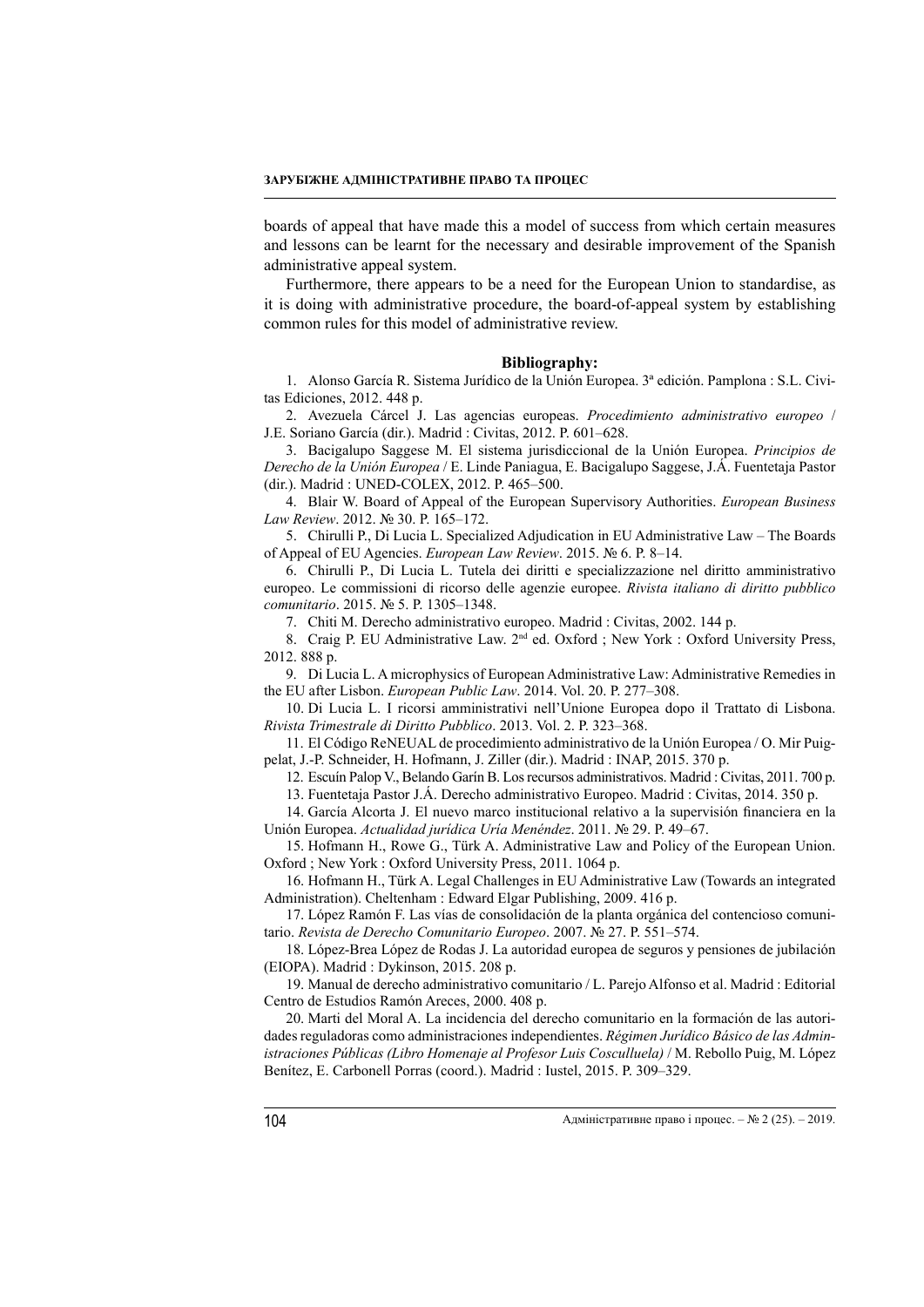21. Marti del Moral A. La neutralidad política de los expertos en las autoridades reguladoras y la cooperación europea en el mercado interior del gas y de la electricidad. *Estrategias del Derecho ante la incertidumbre la globalización* / M. Darnaculleta Gardella, J. Esteve Pardo, I. Spiecker gen. Döhmann (eds.). Madrid : Marcial Pons, 2015. P. 128–140.

22. Minguez Hernández F. Las autoridades europeas de supervisión: estructura y funciones. *Revista de Derecho de la Unión Europea*. 2014. № 27. P. 125–138.

23. Navin-Jones M. A Legal Review of EU Boards of Appeal in Particular the European Chemicals Agency Board of Appeal. *European Public Law*. 2015. Vol. 21. № 1. P. 143–168.

24. Procedimiento administrativo europeo / J.E. Soriano García (dir.). Madrid : Civitas, 2012. 880 p.

25. Santamaría Pastor J.A. Los recursos especiales en material de contratos del sector public. Pamplona : Aranzadi, 2015. 295 p.

26. Tornos Más J. Vía previa y garantía de los Administrados. *La protección jurídica del ciudadano (procedimiento administrativo y garantía jurisdiccional): estudios en homenaje al profesor Jesús González Pérez* / coord. por L. Martín-Retortillo Baquer. Madrid : Civitas, 1993. Vol. 1. P. 647–658.

27. Un procedimiento administrativo para Europa / M. Fuertes López (coord.). Pamplona : Aranzadi, 2012. 335 p.

28. Viñuales Ferreiro S. El procedimiento administrativo de la administración europea: de la regulación sectorial a la construcción de un régimen general. Pamplona : Aranzadi, 2015. 384 p.

29. Viñuales Ferreiro S. Los procedimientos sobre marcas europeas desde la óptica de los derechos de los administrados. *Revista de derecho UNED*. 2015. № 16. P. 807–838.

30. Ziller J. Introducción. *Procedimiento administrativo europeo* / J.E. Soriano García (dir.). Madrid : Civitas, 2012. P. 45–57.

#### **References:**

1. Alonso García, R. (2012). Sistema Jurídico de la Unión Europea [European Union Legal System]. 3rd ed. Pamplona: S.L. Civitas Ediciones [in Spanish].

2. Avezuela Cárcel, J. (2012). Las agencias europeas [European agencies]. *Soriano García J.E. (dir.). Procedimiento administrativo europeo*. Madrid: Civitas, pp. 601–628 [in Spanish].

3. Bacigalupo Saggese, M. (2012). El sistema jurisdiccional de la Unión Europea [The jurisdictional system of the European Union]. *Linde Paniagua E., Bacigalupo Saggese E., Fuentetaja Pastor J.Á. (dir.) Principios de Derecho de la Unión Europea*. Madrid: UNED-COLEX, pp. 465–500 [in Spanish].

4. Blair, W. (2012). Board of Appeal of the European Supervisory Authorities. *European Business Law Review*, no. 30, pp. 165–172 [in English].

5. Chirulli, P., Di Lucia, L. (2015a). Specialized Adjudication in EU Administrative Law – The Boards of Appeal of EU Agencies. *European Law Review*, no. 6, pp. 8–14 [in English].

6. Chirulli, P., Di Lucia, L. (2015b). Tutela dei diritti e specializzazione nel diritto amministrativo europeo. Le commissioni di ricorso delle agenzie europee [Guardianship of the spirit and specialization of the European administrative spirit. Le commissioni di ricorso delle agenzie europee]. *Rivista italiano di diritto pubblico comunitario*, no. 5, pp. 1305–1348 [in Spanish].

7. Chiti, M. (2002). Derecho administrativo europeo [European administrative law]. Madrid: Civitas [in Spanish].

8. Craig, P. (2012). EU Administrative Law.  $2<sup>nd</sup>$  ed. Oxford; New York: Oxford University Press [in English].

9. Di Lucia, L. (2014). A microphysics of European Administrative Law: Administrative Remedies in the EU after Lisbon. *European Public Law*, vol. 20, pp. 277–308 [in English].

10. Di Lucia, L. (2013). I ricorsi amministrativi nell'Unione Europea dopo il Trattato di Lisbona [Administrative appeals in the European Union after the Lisbon Treaty]. *Rivista Trimestrale di Diritto Pubblico*, vol. 2, pp. 323–368 [in Italian].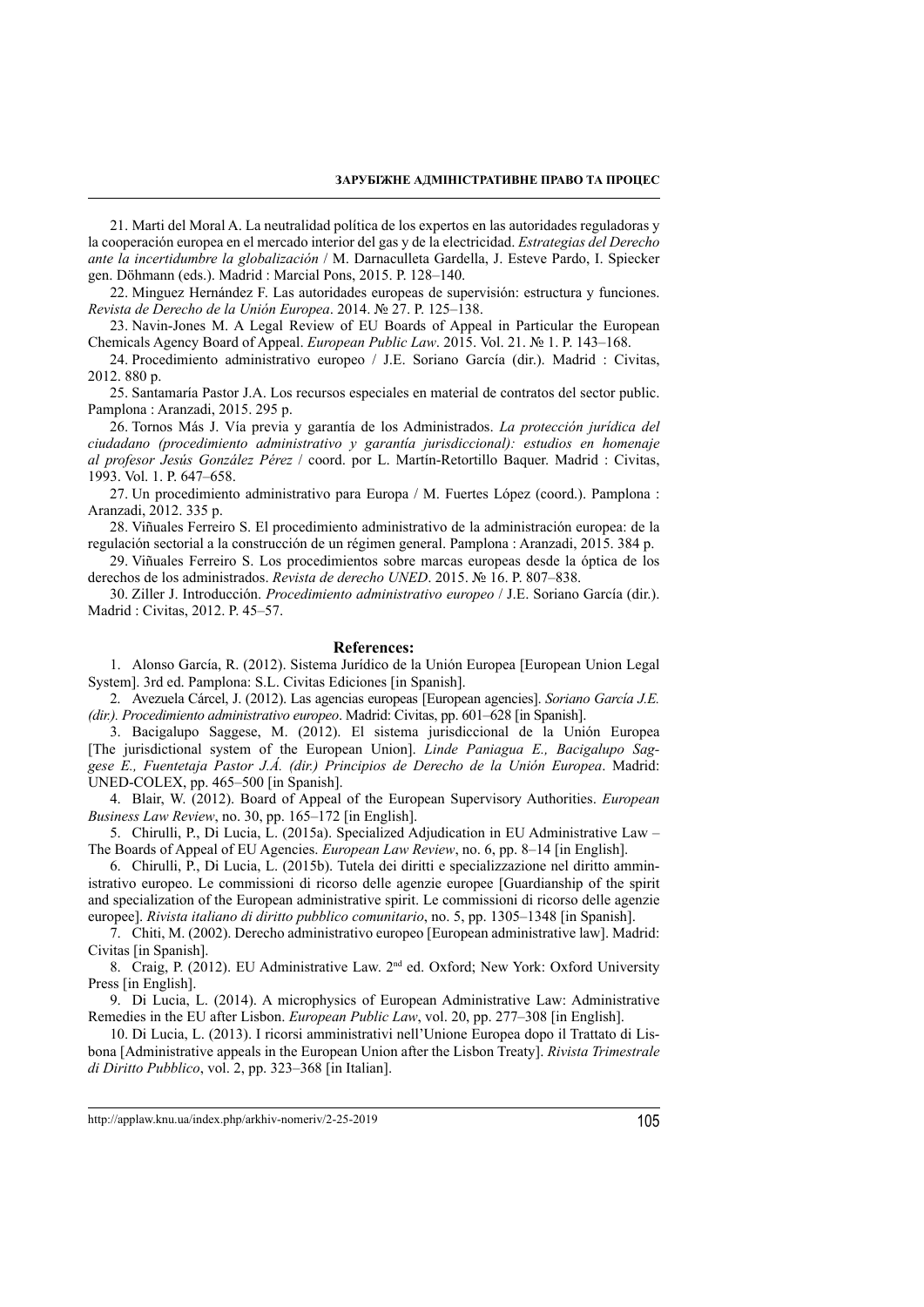11. Mir Puigpelat O., Schneider J.-P., Hofmann H., Ziller J. (dir.) (2015). El Código ReNEUAL de procedimiento administrativo de la Unión Europea [The ReNEUAL Code of administrative procedure of the European Union]. Madrid: INAP [in Spanish].

12. Escuín Palop, V., Belando Garín, B. (2011). Los recursos administrativos [Administrative resources]. Madrid: Civitas [in Spanish].

13. Fuentetaja Pastor, J.Á. (2014). Derecho administrativo Europeo [European administrative law]. Madrid: Civitas [in Spanish].

14. García Alcorta, J. (2011). El nuevo marco institucional relativo a la supervisión financiera en la Unión Europea [The new institutional framework for financial supervision in the European Union]. *Actualidad jurídica Uría Menéndez*, no. 29, pp. 49–67 [in Spanish].

15. Hofmann, H., Rowe, G., Türk, A. (2011). Administrative Law and Policy of the European Union. Oxford; New York: Oxford University Press [in English].

16. Hofmann, H., Türk, A. (2009). Legal Challenges in EU Administrative Law (Towards an integrated Administration). Cheltenham: Edward Elgar Publishing [in English].

17. López Ramón, F. (2007). Las vías de consolidación de la planta orgánica del contencioso comunitario [The ways of consolidation of the organic plant of the community dispute]. *Revista de Derecho Comunitario Europeo*, no. 27, pp. 551–574 [in Spanish].

18. López-Brea López de Rodas, J. (2015). La autoridad europea de seguros y pensiones de jubilación (EIOPA) [The European insurance and retirement pension authority (EIOPA)]. Madrid: Dykinson [in Spanish].

19. Parejo Alfonso, L. et al. (2000). Manual de derecho administrativo comunitario [Community administrative law manual]. Madrid: Editorial Centro de Estudios Ramón Areces [in Spanish].

20. Marti del Moral, A. (2015a). La incidencia del derecho comunitario en la formación de las autoridades reguladoras como administraciones independientes [The impact of community law in the formation of regulatory authorities as independent administrations]. *Rebollo Puig M., López Benítez M., Carbonell Porras E. (coord.) Régimen Jurídico Básico de las Administraciones Públicas (Libro Homenaje al Profesor Luis Cosculluela)*. Madrid: Iustel, pp. 309–329 [in Spanish].

21. Marti del Moral, A. (2015b). La neutralidad política de los expertos en las autoridades reguladoras y la cooperación europea en el mercado interior del gas y de la electricidad [The political neutrality of experts in regulatory authorities and European cooperation in the internal gas and electricity market]. *Darnaculleta Gardella M., Esteve Pardo J., Spiecker gen. Döhmann I. (eds.) Estrategias del Derecho ante la incertidumbre la globalización*. Madrid: Marcial Pons, pp. 128–140 [in Spanish].

22. Minguez Hernández, F. (2014). Las autoridades europeas de supervisión: estructura y funciones [European supervisory authorities: structure and functions]. *Revista de Derecho de la Unión Europea*, no. 27, pp. 125–138 [in Spanish].

23. Navin-Jones, M. (2015). A Legal Review of EU Boards of Appeal in Particular the European Chemicals Agency Board of Appeal. *European Public Law*, vol. 21, no. 1, pp. 143–168 [in English].

24. Soriano García, J.E. (dir.) (2012). Procedimiento administrativo europeo [European administrative procedure]. Madrid: Civitas [in Spanish].

25. Santamaría Pastor, J.A. (2015). Los recursos especiales en material de contratos del sector public [Special resources in public sector contract material]. Pamplona: Aranzadi [in Spanish].

26. Tornos Más, J. (1993). Vía previa y garantía de los Administrados [Prior route and guarantee of the Managed]. *Martín-Retortillo Baquer L. (coord.) La protección jurídica del ciudadano (procedimiento administrativo y garantía jurisdiccional): estudios en homenaje al profesor Jesús González Pérez*. Madrid: Civitas, vol. 1, pp. 647–658 [in Spanish].

27. Fuertes López, M. (coord.) (2012). Un procedimiento administrativo para Europa [An administrative procedure for Europe]. Pamplona: Aranzadi [in Spanish].